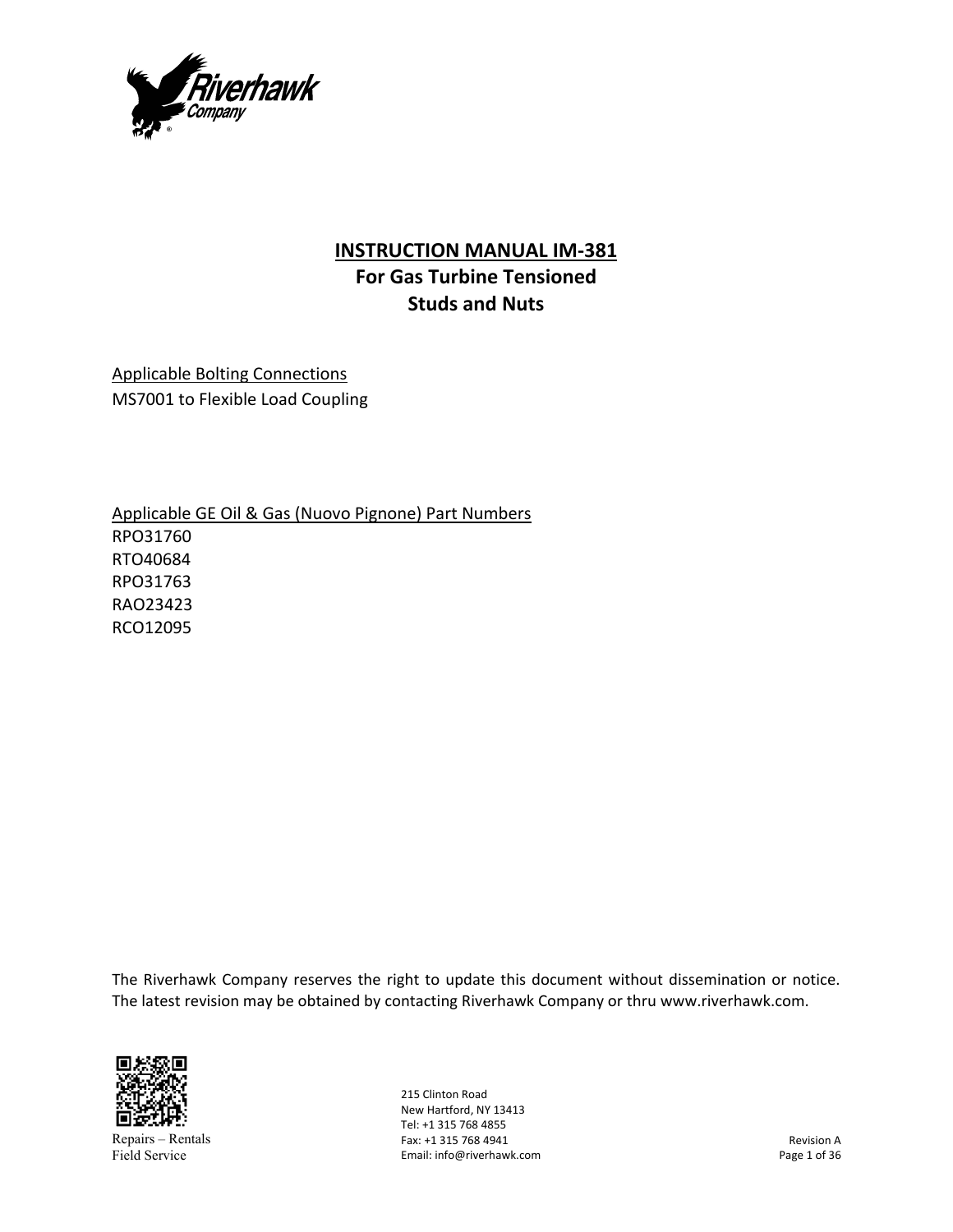## **Table of Contents**

| Section     | Description                                      | Page Number |
|-------------|--------------------------------------------------|-------------|
| 1.0         | <b>Cautions and Safety Warnings</b>              | 3           |
| 2.0         | Scope and GE Part Number Cross Reference         | 4           |
| 3.0         | <b>Quick Checklist</b>                           | 5           |
| 4.0         | <b>General Preparations</b>                      | 8           |
| 5.0         | <b>Hardware Set Preparations</b>                 | 11          |
| 6.0         | Stud and Nut Assembly                            | 13          |
| 7.0         | <b>Hydraulic Tensioner Equipment Inspection</b>  | 14          |
| 8.0         | <b>Hydraulic Tensioner Equipment Assembly</b>    | 17          |
| 9.0         | <b>Stud Tensioning</b>                           | 23          |
| 10.0        | <b>Thread Locking</b>                            | 25          |
| 11.0        | <b>Stud and Nut Removal</b>                      | 26          |
| 12.0        | <b>Storage Instructions</b>                      | 30          |
| 13.0        | <b>Frequently Asked Questions</b>                | 31          |
| 14.0        | <b>Revision History</b>                          | 33          |
| Appendix A1 | <b>EC Declaration of Conformity</b>              | 34          |
| Appendix A2 | <b>UKCA Declaration of Conformity</b>            | 35          |
| Appendix B1 | 20-Bolt Tensioning Pattern (LG-GEN) Record Sheet | 36          |

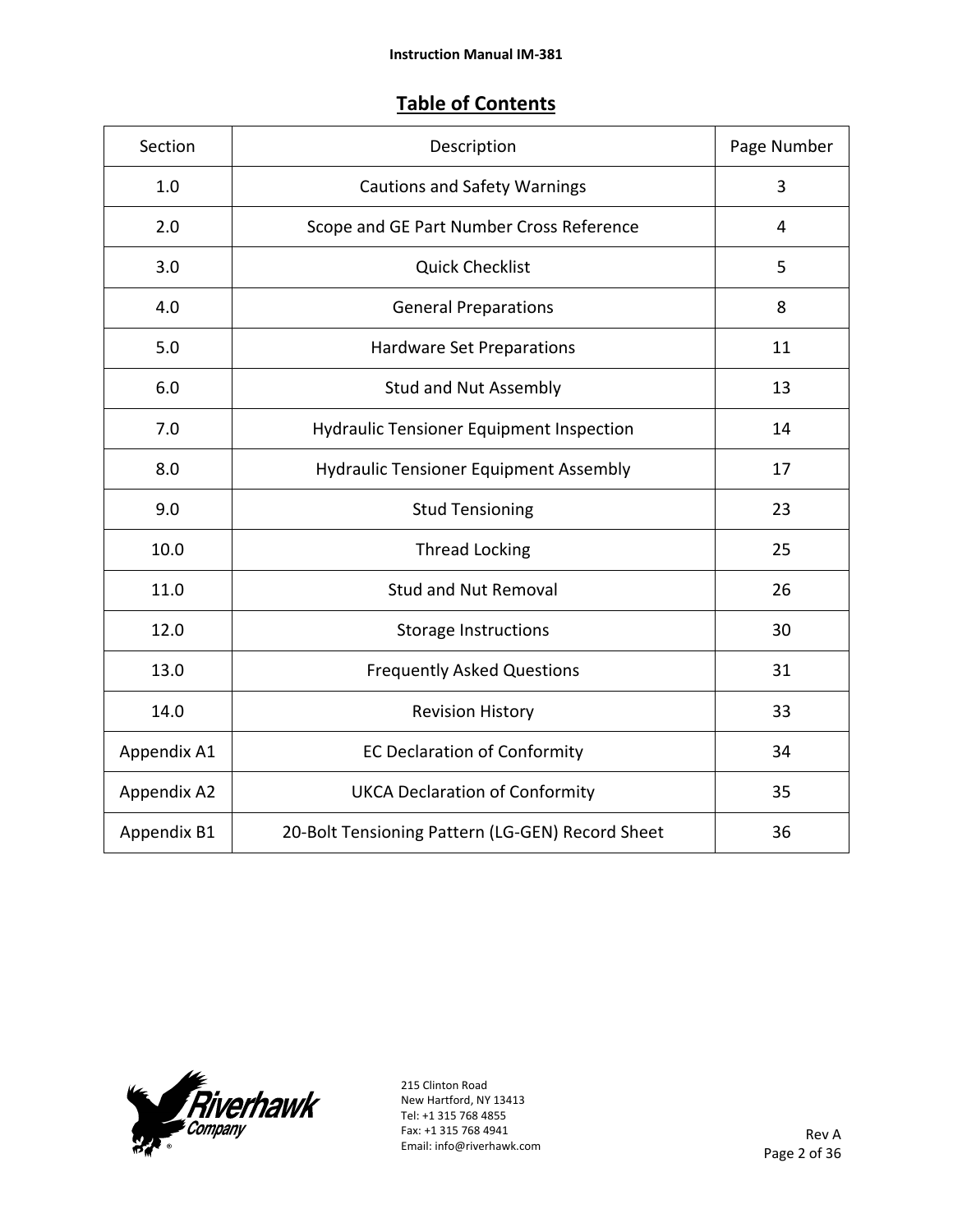#### **1.0 Cautions and Safety Warnings**

#### **WARNING**

**Improper tool use and the failure to follow the correct procedures are the primary root causes of tool failures and personal injuries. A lack of training or experience can lead to incorrect hardware installation or incorrect tool use. Only trained operators with careful, deliberate actions should use hydraulic tensioners. Contact Riverhawk Company with any training needs.** 

#### **WARNING**

Risk of high pressure fluid injection. Riverhawk tools operate under high pressure. Thoroughly inspect all hoses and connections for damage or leaks prior to using this equipment.

#### **CAUTION**

Personal injury and equipment damage can occur if the proper health and safety codes and procedures are not followed. Contact the site's health and safety office to determine all applicable safety rules and regulations.

#### **WARNING**

Personal protective equipment must be worn at all times. Riverhawk recommends at a minimum, safety glasses, long sleeve shirt, hard hat, heavy work gloves, and steel toe shoes.

#### **CAUTION**

It is especially important to check the condition of the conical thread used to tension the stud. Thread damage from previous abuse can lead to failure of the stud or tensioning equipment.

#### **CAUTION**

Riverhawk recommends that the tensioner should be returned to Riverhawk for periodic inspections. Replacement of obsolete tensioners is recommended. Functional upgrades are also recommended. The Riverhawk Service Returns Coordinator should be notified 3‐6 months prior to a planned outage to schedule an inspection service.

#### **WARNING**

A damaged burst disc must be replaced with a with a burst disc of the same design and pressure rating. Do not substitute a damaged burst disc with a different disc type, a different pressure rating, or a foreign object.

## **WARNING**

Do not use the tensioner at any pressure unless the tool is installed on a stud in a flange.

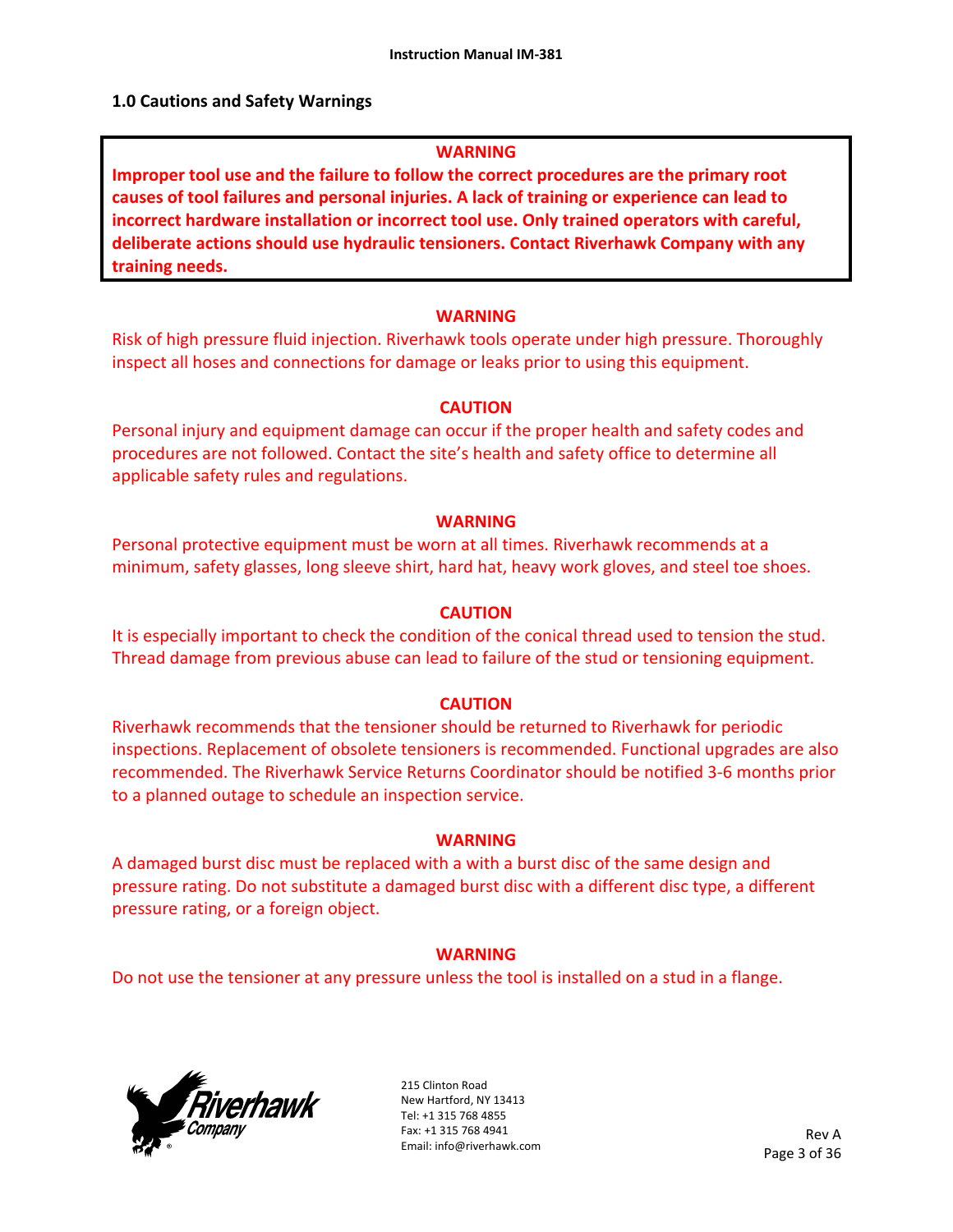## **CAUTION**

Do not over stroke the tensioner. Over stroke can cause the piston to lose its seal and leak oil.

## **CAUTION**

Personal injury and equipment damage can occur if the puller screw is not securely engaged with the tapered threads of the stud. Proper engagement is achieved when the puller screw is tight in the stud and the tensioner assembly is free to turn.

## **WARNING**

Whenever possible, the safety cage should be in place to prevent personal injury. When the tensioner is pressurized hands must be kept out of designated areas to avoid any potential for personal injury.

## **CAUTION**

Before threading the puller screw into the stud, carefully check the cleanliness of both the stud's and the puller screw's conical threads. Apply a light coat of clean turbine oil or a spray lubricant to the puller screw. This procedure will ease assembly and assure positive mating of the threads before tightening. Do not use "Never Seize" on the conical threads.

## **CAUTION**

Do not tighten the nut while the tool is coming up to pressure; wait until pressure is achieved before attempting to tighten the nut with the spanner ring. If the tool is not properly installed, the tool could jump off the stud while coming up to pressure.

## **CAUTION**

Do not exceed the maximum pressure marked on the tensioner. Excessive pressure can damage the stud and puller screw.

## **WARNING**

**FIRE HAZARD:** DO NOT heat when tensioner is in place. Personal injury or equipment damage may occur. Use of an Oxy‐Acetylene torch is not recommended

## **2.0 Scope**

This document describes the procedure to be used to install the stud and nut sets supplied by the Riverhawk Company for the flange at the gas turbine to the flexible load coupling connection.

The various configurations covered in this manual are listed in Sections 2.1 through 2.2 with differences as related to connective hardware defined. Listed also are the pertinent hardware

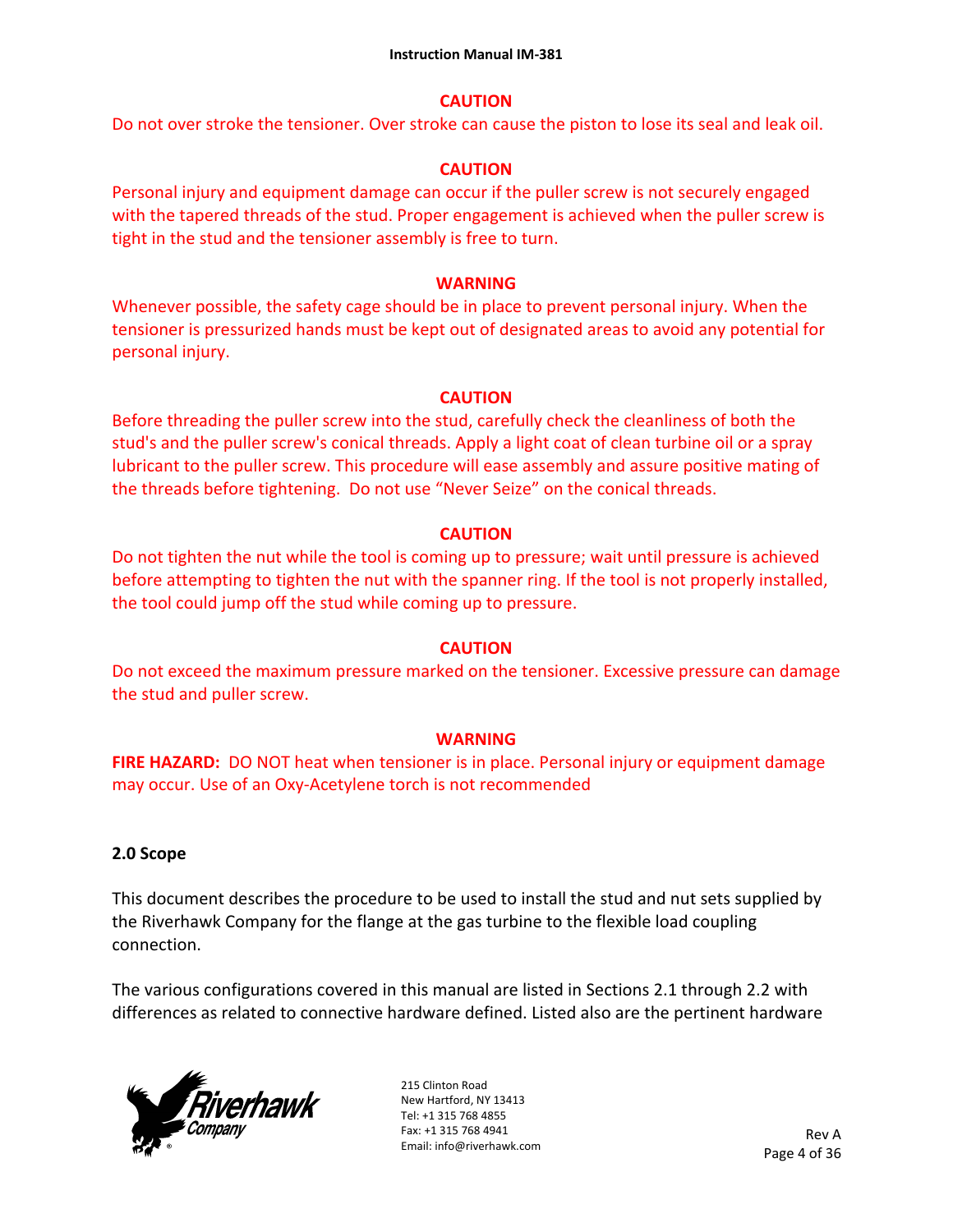drawings (HF‐xxxx). These drawings as well as tooling drawings (HT‐xxxx) form part of this manual.

## **2.1 MS7001 Gas Turbine to Flexible Load Coupling**

| GE OIL & GAS (NUOVO PIGNONE)<br>PART NUMBER | RIVERHAWK P/N |
|---------------------------------------------|---------------|
| RPO31760                                    | HF-1169       |
| RTO40684                                    | HF-3170       |

The hydraulic tool used for the installation and removal is the Riverhawk HT‐7216 or the obsolete HT‐1168.

These hardware drawings depict the complete stud and nut package for the Gas Turbine to the Flexible Load Coupling (2"size, Qty 12).

## **2.2 Hydraulic Tooling**

| GE OIL & GAS (NUOVO PIGNONE)<br><b>PART NUMBER</b> | <b>RIVERHAWK P/N</b>  |
|----------------------------------------------------|-----------------------|
| RPO31763                                           | HT-1168               |
| RAO23423                                           | HT-1168<br>MTP-3241-3 |
| RCO12095                                           | HT-7216<br>MTP-3241-3 |

## **3.0 Quick Checklist**

The following checklist is intended as a summary of the steps needed to use the Riverhawk‐ supplied equipment. New personnel or those experienced personnel who have not used the Riverhawk equipment recently are encouraged to read the entire manual.

## **EQUIPMENT INSPECTION**

- $\Box \bullet$  Check oil level in hydraulic pump.
- $\Box$  . Check hydraulic hose for damage.

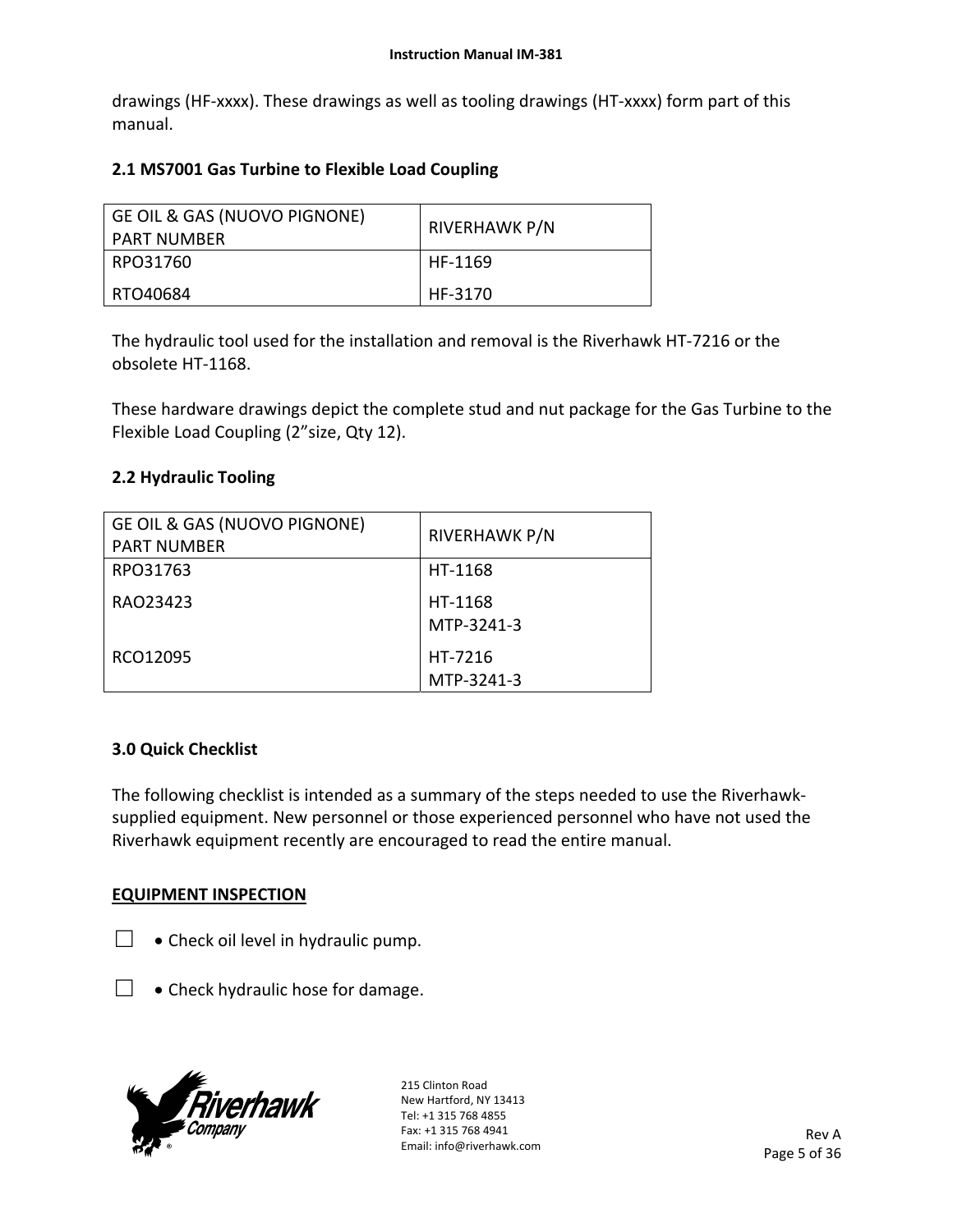- $\Box \bullet$  Test pump.
- $\Box$  . Inspect tensioner for any damage.

## **NUT AND STUD PREPARATION**

- $\Box$  . Inspect studs and nuts for any damage.
- $\Box$   $\bullet$  Clean the studs and nuts.
- $\Box \bullet$  Measure stud lengths. (VERY IMPORTANT)
- $\Box$   $\bullet$  Loosely place studs and nuts into the flange. The studs are not centered in the flange.
- □ Set stick-out dimension on the gas turbine side of the flange.
- $\Box$  . Hand tighten nuts on flexible load coupling side of flange.
- □ Verify stick‐out measurement **(VERY IMPORTANT)**

## **TENSIONING (Bolt Installation)**

- $\Box$   $\bullet$  Check tensioner drawing for correct parts and part numbers.
- □ Apply a light coat of clean turbine oil or spray lubricant to the puller screw. **DO NOT USE "NEVER SEIZE" ON THE CONICAL THREADS.**
- $\Box$   $\bullet$  Place the spanner ring on the gas turbine side nut.
- $□$   $\bullet$  Insert a 3/8" hex Allen wrench into the flexible load coupling side of the stud.
	- Slide the core tensioner over the nut and spanner ring. Hold the tensioner in place by hand.
	- While holding the Allen wrench to prevent the stud from rotating, insert the puller screw through the tensioner and the spanner ring.
- □ Tighten the puller screw. Then back off puller screw  $1/2$  a turn.



□

□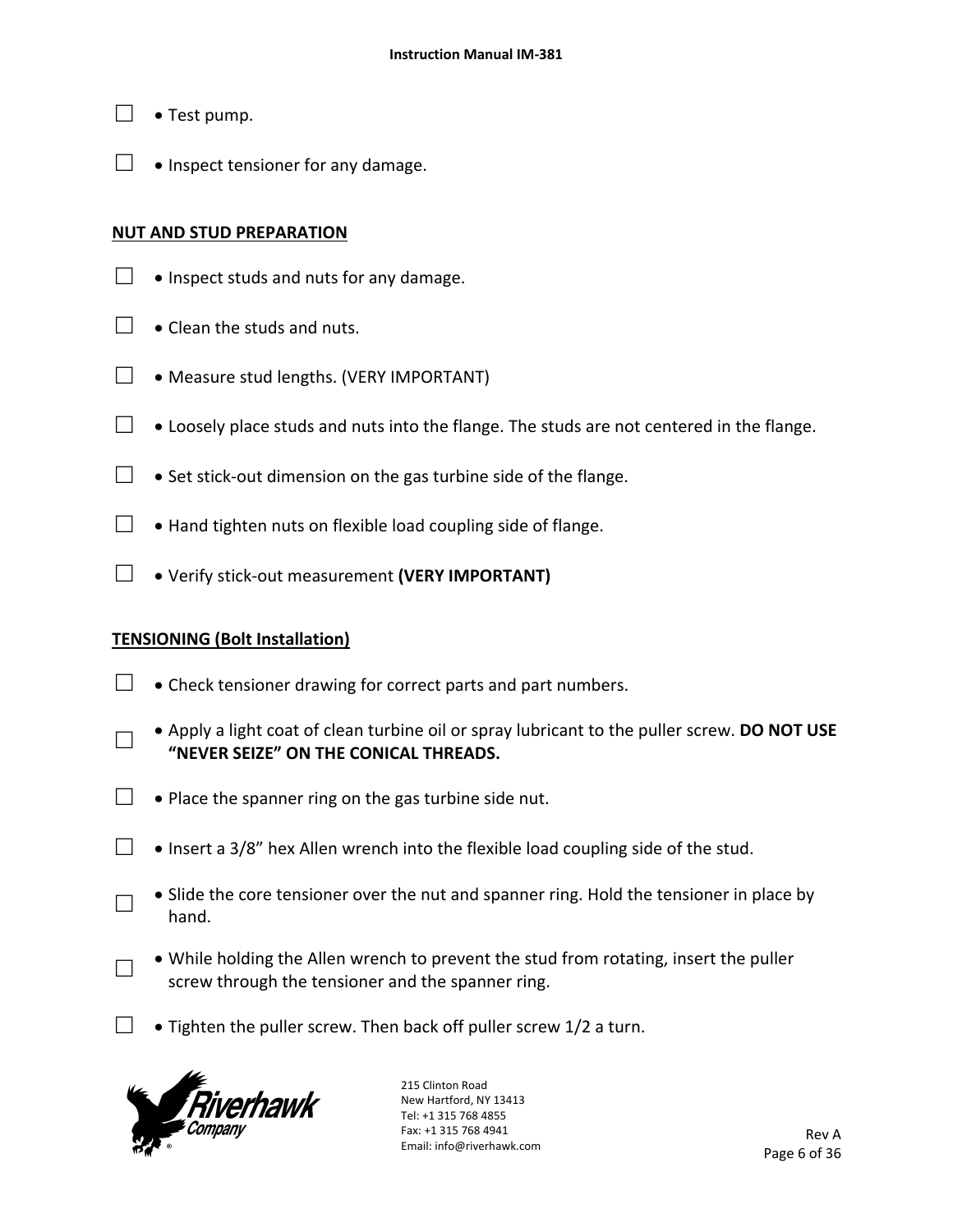- □ Retighten the puller screw and leave tight. **DO NOT BACK OFF PULLER SCREW.**
- □ Remove the  $3/8$ " hex Allen wrench from the stud.
- □ • Thread the puller nut onto the puller screw. Then, back the nut off two flats or 120 degrees to allow for the stud to stretch.
- □ Tensioner should be free to rotate. If it is tight against flange, remove the tensioner and check the stud stick‐out dimension.
- □ Whenever possible, place the safety guard over the tensioner assembly and tighten the guard's thumb screws into tensioner body.
- $\Box$  Tension to 50%. Consult manual for the correct pressure.
- $\Box$   $\bullet$  Place the pin wrench in spanner ring and tighten nut.
- $\Box$  Release pressure, move to the next stud in the tightening pattern.
- $\Box$  . Repeat above steps at final pressure.
- $\Box$  Measure the final stud length and record it on stretch datasheets. Calculate the stretch.
- $\Box \bullet$  Torque the nuts' set screws.

## **DETENSIONING (Stud Removal)**

- □ • If present, loosen the windage plugs' set screws and remove the windage plugs from the studs.
- $\Box \bullet$  Loosen nuts' set screws
- □ Inspect and clean studs' conical threads. **Do not continue until ALL debris is removed**  from the threads! See instruction manual IM-220. Do not try to use the tensioner to **remove a damaged stud!** 
	- Apply a light coat of clean turbine oil or spray lubricant to the puller screw. **DO NOT USE "NEVER SEIZE" ON THE CONICAL THREADS.**



□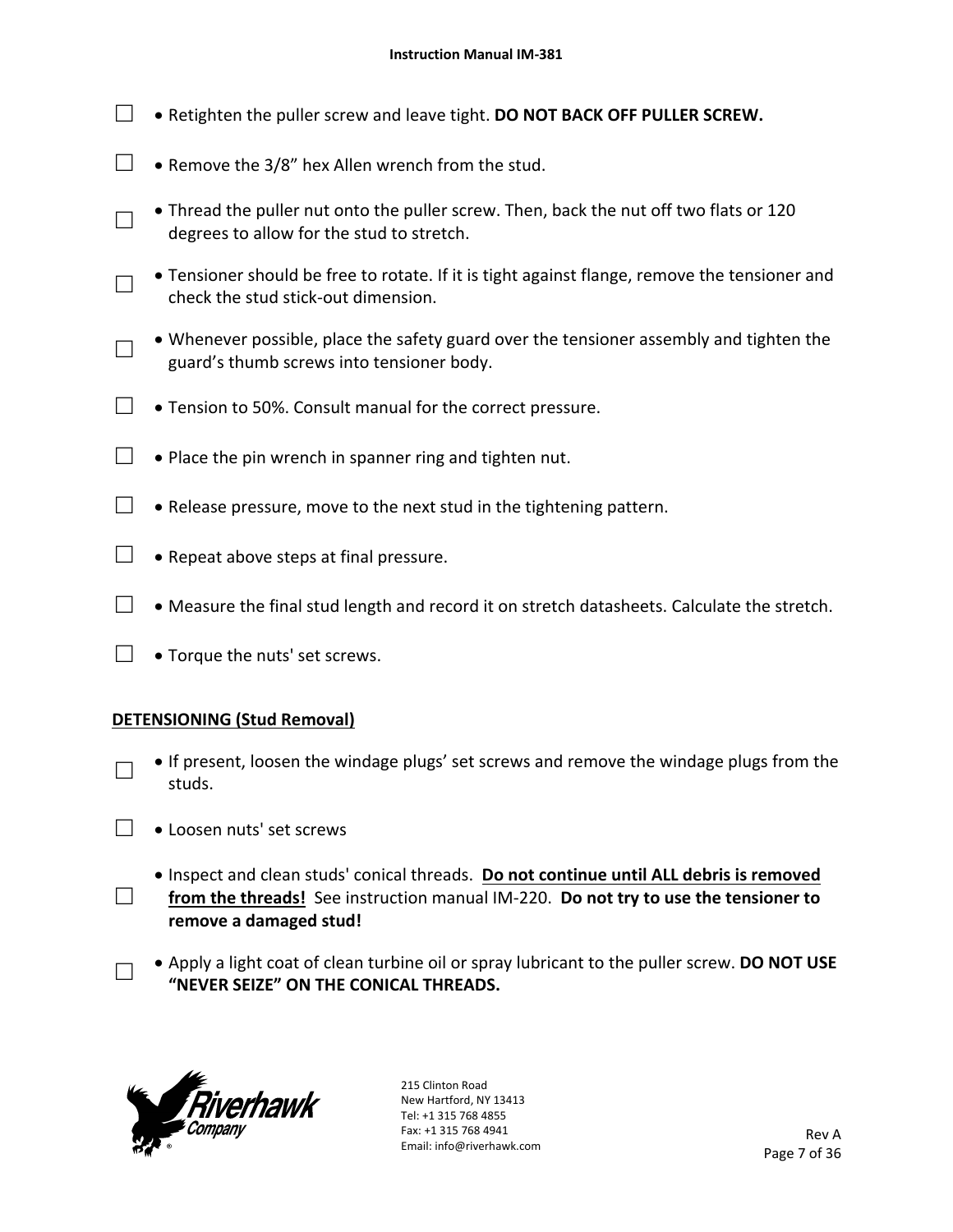- $\Box$   $\bullet$  Place the spanner ring on the gas turbine side nut.
- $□$   $\bullet$  Insert a 3/8" hex Allen wrench into the flexible load coupling side of the stud.
- □ • Slide the core tensioner over the nut and spanner ring. Hold the tensioner in place by hand.
- □ While holding the Allen wrench to prevent the stud from rotating, insert the puller screw through the tensioner and the spanner ring.
- $\Box$   $\bullet$  Tighten the puller screw. Then back off puller screw 1/2 a turn.
- □ Retighten the puller screw and leave tight. **DO NOT BACK OFF PULLER SCREW.**
- $\Box$  Remove the 3/8" hex Allen wrench from the stud.
- □ • Thread the puller nut onto the puller screw. Then, back the nut off two flats or 120 degrees to allow for the stud to shrink.
- □ Tensioner should be free to rotate. If it is tight against flange, remove the tensioner and inspect the stud's conical thread for debris.
- □ Whenever possible, place the safety guard over the tensioner assembly and tighten the guard's thumb screws into tensioner body.
- $\Box \bullet$  Apply the final pressure.
- $\Box$   $\bullet$  Loosen the nut with the spanner ring and pin wrench.
- $\Box \bullet$  Move to next stud in the loosening pattern.

## **4.0 General Preparations**

Read and understand all instructions before installing and tensioning studs.

Operators should be trained or have previous experience using Riverhawk tensioning equipment. Training will minimize the chance of improper use of the equipment.

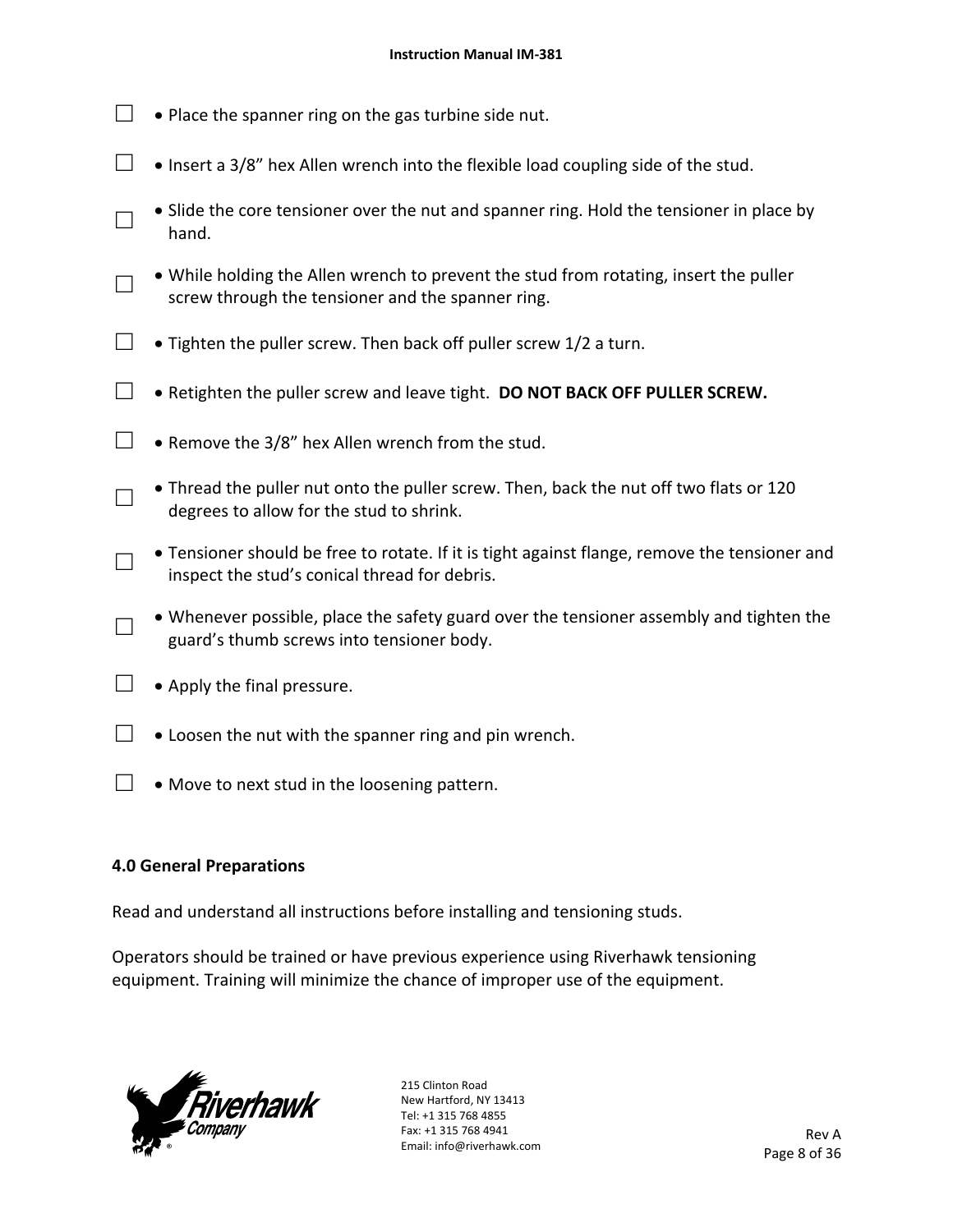The hydraulic tooling including the hydraulic hoses should be inspected prior to use. Inspection guidelines are listed in the later sections of this manual.

This equipment produces very high hydraulic pressures and very high forces. Operators must exercise caution and wear the appropriate personal protective equipment when handling and operating the hydraulic tooling.

High-pressure oil from the hydraulic pump pressurizes the tensioner which generates a very large force that actually stretches the stud. As the stud is stretched the nut lifts off the flange. The nut is then turned by hand using the supplied spanner ring. Once the nut is tight against the flange, the pressure in the tensioner is released. The hardware is now clamping the flange together.

## **4.1 Machine Preparation**

The flange to be tensioned must be fully closed prior to positioning the studs in the flanges. There must be provisions for turning the shafts of the gas turbine and flexible load coupling. Also, it will be advantageous to remove as many obstructions as possible from the flange area, such as speed probes and conduit.

## **4.2 Hardware – Balance**

The studs are supplied in a single component balanced set for the entire flange. A stud can be exchanged with another in its own set without affected the overall balance of the equipment. Do not exchange a stud from one set with another stud from a different set. When shipped from Riverhawk, the studs are not assigned to any specific hole in the flexible load coupling flange; this is optional and can be done at the installation site. The set size is determined by the relevant GE Oil & Gas order drawing (see section 2.0).

The nuts are supplied in a single component balanced set for the entire flange. A nut can be exchanged with another in its own set without affecting the overall balance of the equipment. Do not exchange a nut from one set with another nut from a different set. When shipped from Riverhawk, the nuts are not assigned to any specific hole in the flexible load coupling flange; this is optional and can be done at the installation site. The set size is determined by the relevant GE Oil & Gas order drawing (see section 2.0).

A weight balance certification is supplied with each order. Store this certification in an appropriate location; it will be needed for the purchase of replacement equipment.

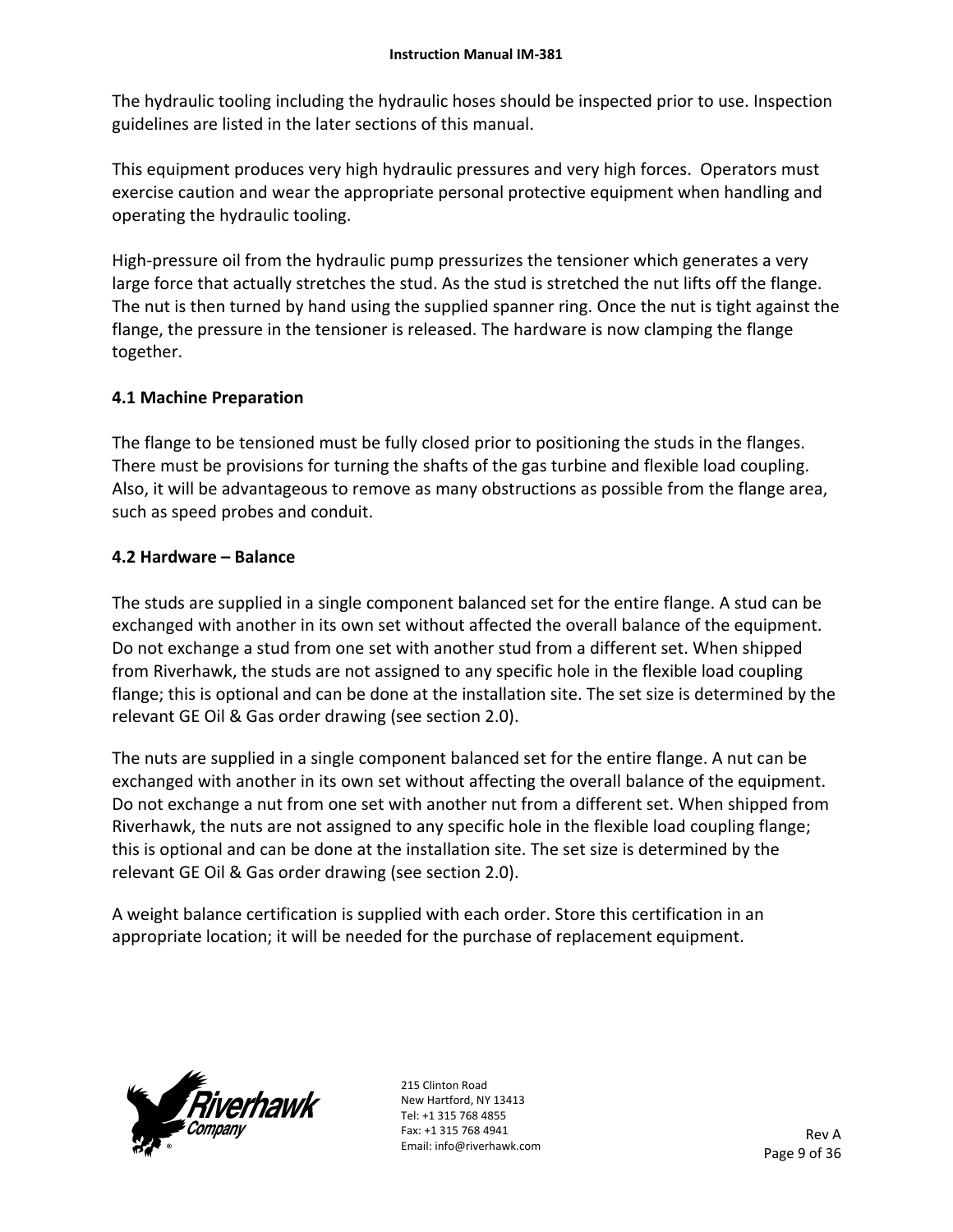## **4.3 Tensioner – Care and Handling**

When not in use, the tensioner shall be maintained in a clean environment and all caps and plugs for hydraulic openings and fittings must be in place.

Use ISO 32 grade oil.

When in use, the tensioner shall be protected from sand and grit.

See section 12 for long term storage requirements.

## **4.4 Hand Tools**

Several hand wrenches and micrometers will be required to perform installation and measurement of the studs:

5/8" Wrench A set of Allen Wrenches (inch series) 7" to 8" Micrometers

# **4.5 Riverhawk Tools**  Hydraulic Tensioner Kits: HT-7216 Hydraulic Tensioner, 2" HT‐1168 Hydraulic Tensioner, 2" (obsolete, replaced by HT‐7216) Hydraulic Pump Kit: MP-0130 Manual Hand-Operated Hydraulic Pump (recommended) (GE Oil & Gas RPO18101) AP‐0532 Air‐Operated Hydraulic Pump (GE Oil & Gas RPO18102) Measuring Tool: MTP-3241-3 Micrometer, 7"-8" Stud Cleaning Kit: GT-4253 Stud Cleaning Kit (recommended)

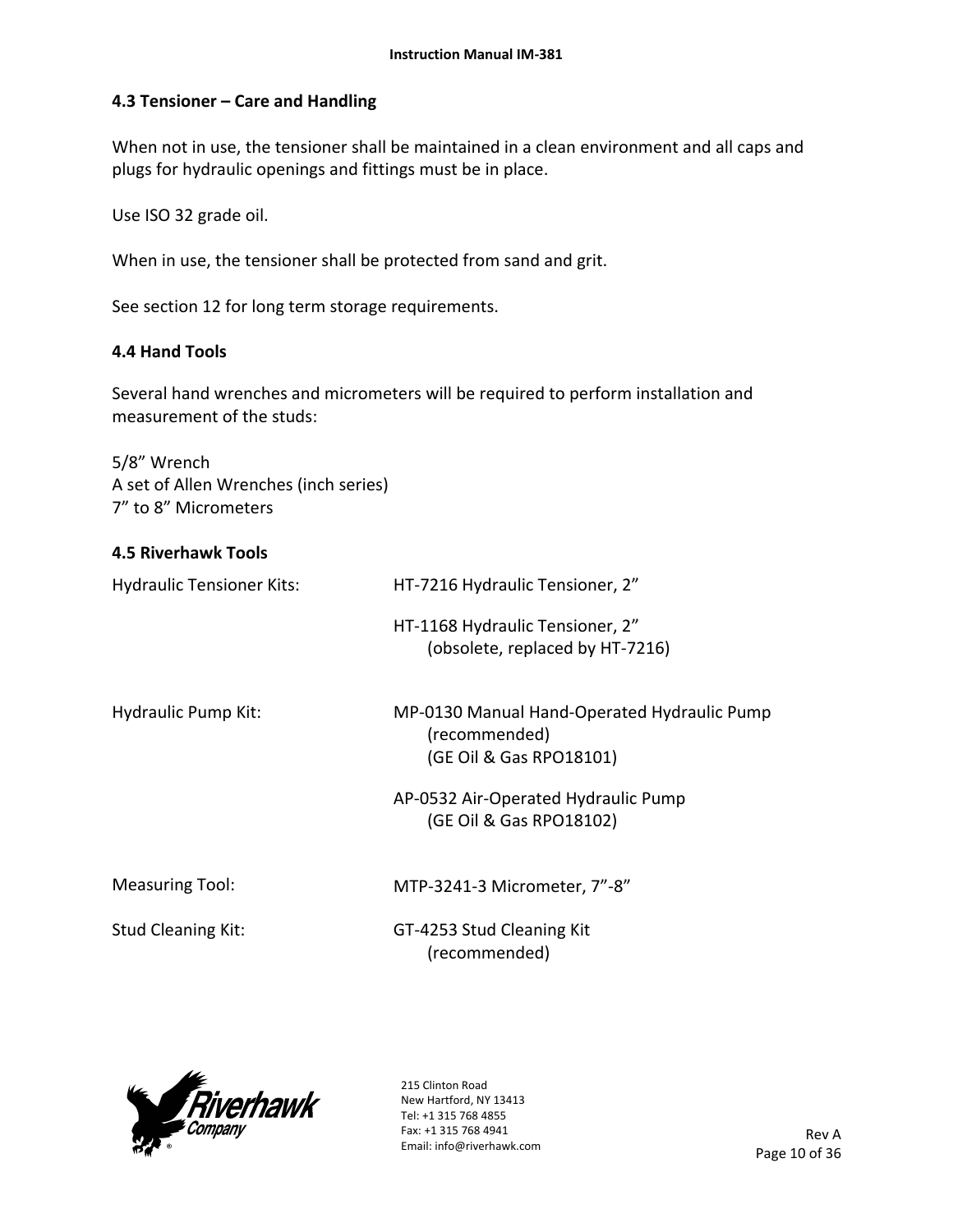## **CAUTION**

**Riverhawk recommends that the tensioners be returned to Riverhawk for periodic inspections. Replacement of obsolete tensioners is recommended. Functional upgrades are also recommended. The Riverhawk Service Returns Coordinator should be notified 3‐6 months prior to a planned outage to schedule an inspection service.** 

## **5.0 Hardware Set Preparations**

## **5.1 Nut Preparation**





If there is any visible damage on a nut, do not use the nut and contact the Riverhawk Company for a replacement nut. Please be prepared to supply the turbine number, weight certification, and digital photographs for evaluation.

## **5.1.1 Nut Cleaning ‐ New Installations**

For new installations, the nuts should come sealed from the factory and will need no cleaning.

Before threading the nut onto the stud, the set screws should be loose and free to turn.

## **5.1.2 Nut Cleaning ‐ Old Installations**

Previously installed nuts require cleaning as follows: Wire brush using a petroleum‐based solvent to remove any foreign material on the external surfaces and threads.

Before threading the nut onto the stud, the set screws should be loose and free to turn.

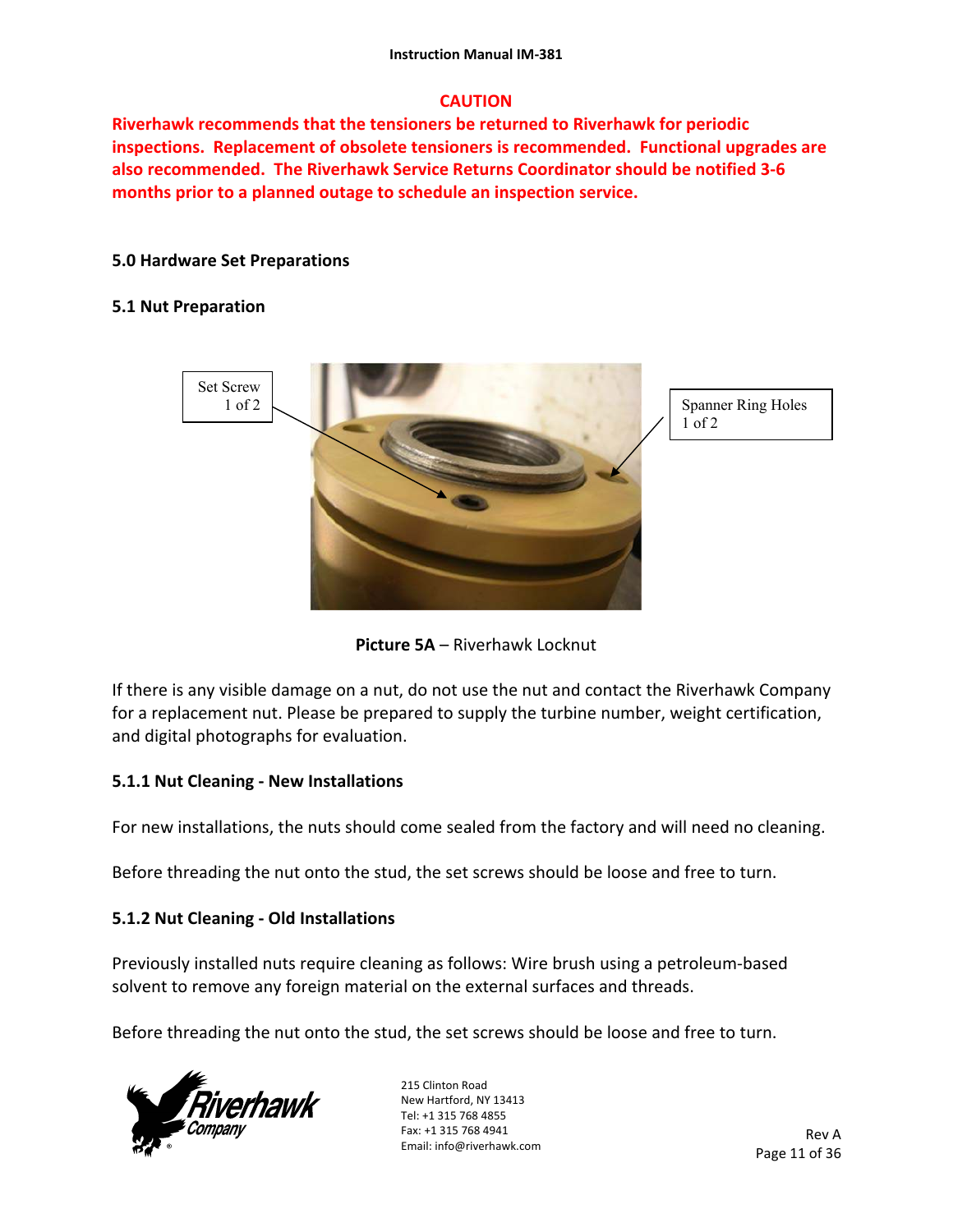## **5.2 Stud Preparation**

Check the stud for any visible damage. If there is any visible damage, do not use the stud and contact the Riverhawk Company for a replacement stud. Please be prepared to supply the turbine number, weight certification, and digital photographs for evaluation.

## **CAUTION**

**It is especially important to check the condition of the conical thread used to tension the stud. Thread damage from previous abuse can lead to failure of the stud or tensioning equipment.**

The conical threads of each stud must be clean of grit and dirt before installation or removal. This ensures the proper seating of the puller screw.

## **5.2.1 Stud Cleaning ‐ New Installations**

For new installations, the studs should come sealed from the factory and will need no cleaning.

## **5.2.2 Stud Cleaning ‐ Old Installations**

Previously installed studs may require cleaning. Clean conical threads should have a bright and shiny appearance. (Reference Riverhawk IM‐220)

If cleaning is required, follow these steps:

- 1. Blow out the threads with compressed air to remove loose debris and dry conical threads. Do not apply a solvent or other cleaning solution to the threads as this may chemically attack the stud.
- 2. Use Stud Cleaning Kit, GT‐4253 or a similar 1" diameter Brass power brush.



 **Picture 5B ‐** Brass Power Brush

3. Insert the brush into an electric drill and set drill to run in a counterclockwise direction at high speed.

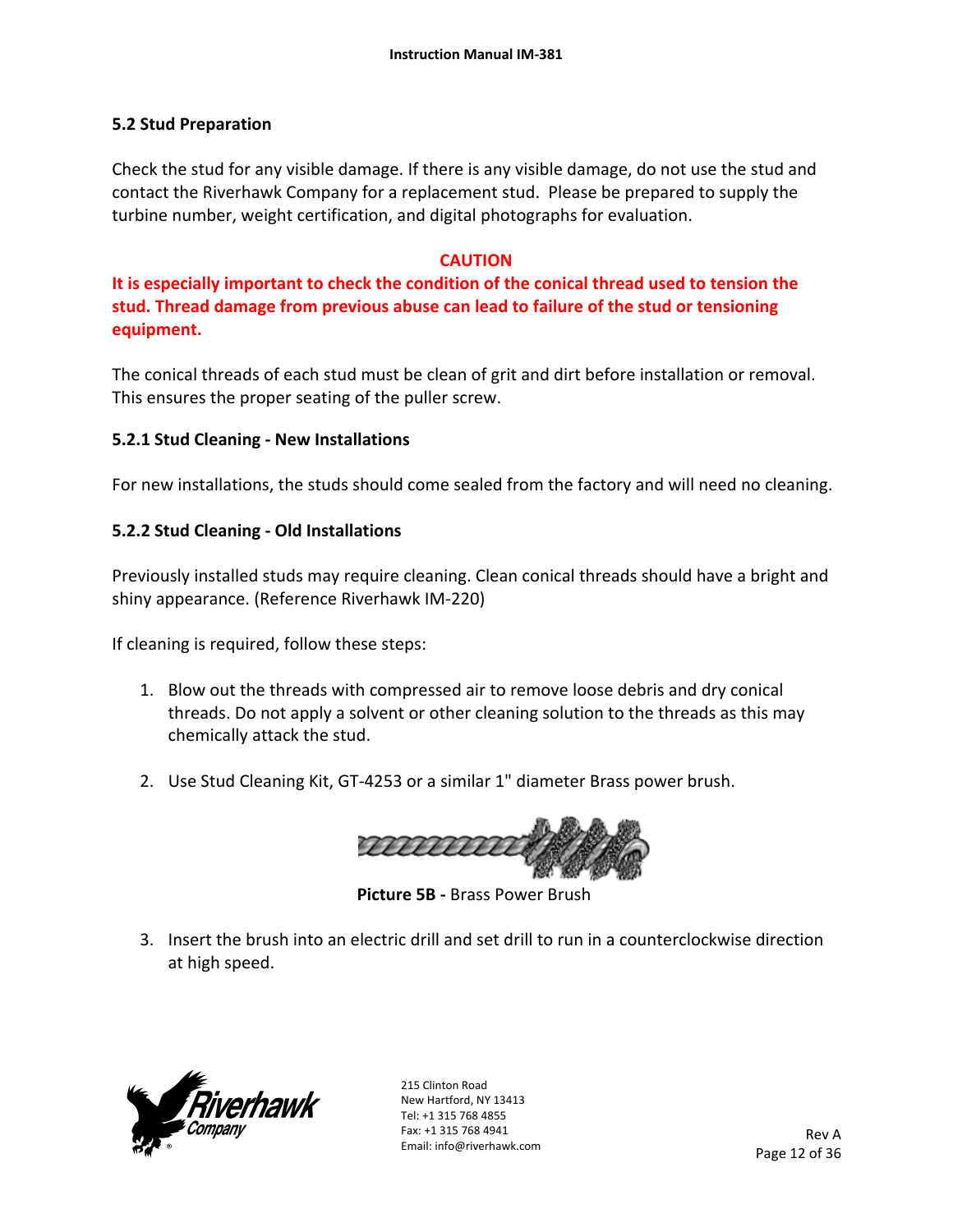- 4. Work the drill in a circular motion while moving the brush in and out to clean all of the threads. Try not to hold the brush in one place for too long so as not to remove the stud's protective coating.
- 5. Blow out the threads with compressed air to remove loosened debris.
- 6. Visually inspect threads for cleanliness. Threads should be bright and shiny.
- 7. Use a sharp dental pick or seal pick to lightly scrape the root of the threads to check for debris. Repeat if any dirt can be seen in the threads.
- 8. Inspect threads for any damage that may have been caused by previous installation.
- 9. Do **not** apply thread lubricants such as "Never Seize" to the stud's threads.
- 10. Finish the cleaning process by rinsing in a volatile solvent such as acetone and allow to dry.

## **5.3 Stud Length Measurement**

Measure and record the initial lengths of the studs. The following suggestions will improve your results.

- **Plan to start and finish any flange in the same day.**
- **Studs and flange must be at the same temperature.**
- **Number each stud with a marker for later stretch measurement tracking.**
- **Mark the location of measurement on stud end with a permanent marker.**
- **Measure each stud to nearest 0.001 inch (.01 mm).**
- **Record each measurement on the supplied record sheets.**
- **Do not allow the measuring instruments to sit in the sun.**
- **The same person should make all measurements.**

## **6.0 Stud and Nut Assembly**

Refer to the hardware assembly drawing (HF-xxxx) listed in Section 2.0 of this manual.

- 1. Assemble the cylindrical nut to the internal, conical thread end of the stud.
- 2. Slide the stud and cylindrical nut assembly into the flange as shown in Figure 6A.

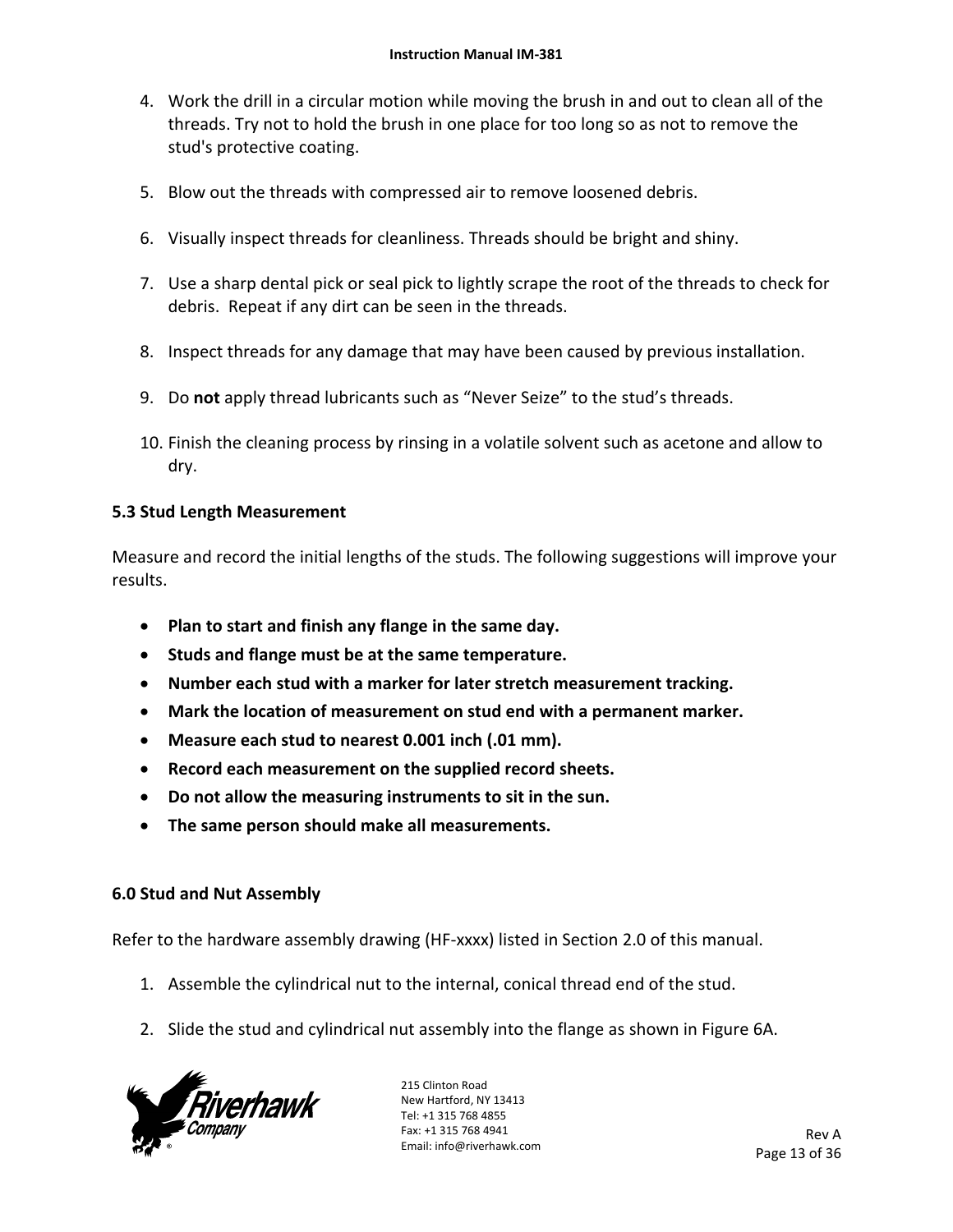

**Figure 6A –** Cross‐section View of Gas Turbine to Flexible Load Coupling Bolted Flange Connection

- 3. Adjust the nut/stud assembly so that the stud protrudes (or sticks out) from the face of the cylindrical nut the distance specified on the hardware drawing (HF‐xxxx). **SETTING THIS PROTRUSION OF STUD TO NUT IS CRITICAL FOR PROPER TENSIONER OPERATION.**
- 4. Insert a 3/8" hex Allen wrench into the stud's hex drive on the flexible load coupling side to hold the stud stationary.
- 5. Hand tighten the nut on the flexible load coupling side to a snug fit.
- 6. Recheck the stud stick‐out length. If the stick‐out length does not match the hardware drawing, loosen the nuts and adjust the nuts' position as necessary.

## **7.0 Hydraulic Tensioner Equipment Inspection**

## **7.1 Hydraulic Tensioner Inspection**

## **CAUTION**

**Riverhawk recommends that the tensioner be returned to Riverhawk for periodic inspections. Replacement of obsolete tensioners is recommended. Functional upgrades are also** 

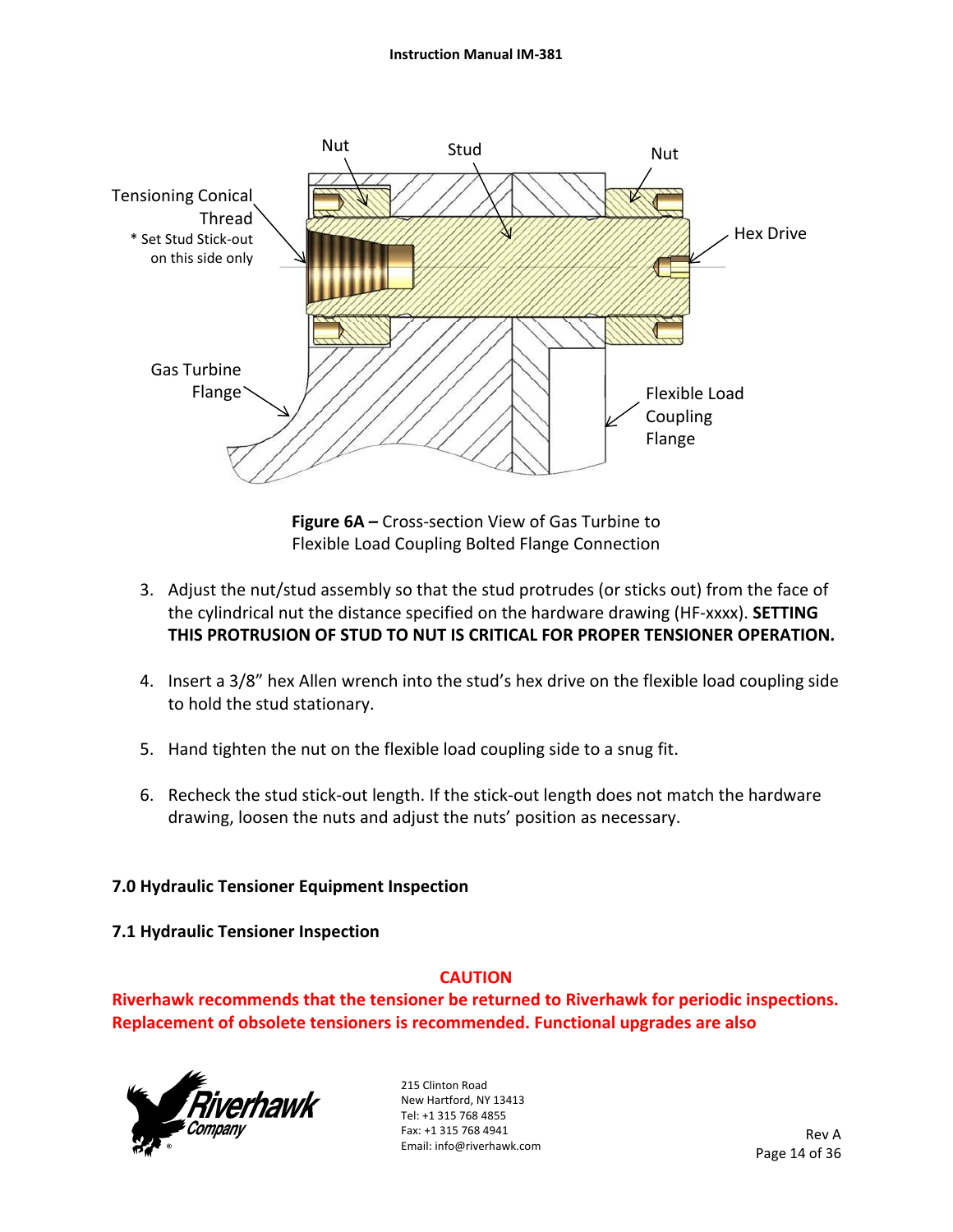**recommended. The Riverhawk Service Returns Coordinator should be notified 3‐6 months prior to a planned outage to schedule an inspection service.** 

Do **not** bleed the air from the hydraulic line and tensioner at this time. See section 8 for bleeding instructions on when to bleed the air from the hydraulic line.

## **WARNING**

**To avoid failure, ensure safety, and proper operation, the tensioner assembly must be installed on a stud in the flange before pressurizing the tensioner. Do not use the tensioner at any pressure unless the tool is installed on a stud in a flange.** 

Check puller screw usage life with Riverhawk service bulletin SB‐08001.

Clean puller screw and check for any debris and dents.

Puller screw should be free to rotate and move back and forth inside the hydraulic tensioner.

Seam between cylinders must be closed tightly.

Inspect the tensioners' safety guard for any signs of damage including cracked welds. Any guards modified in the field should be replaced. Bent guards should be replaced.

Inspect the outside of the tensioner for discoloration patterns that may indicate submersion and internal damage.

Perform an inventory of the loose equipment supplied with the tensioner. An inventory list is provided on the tensioner's technical drawing (for example Riverhawk HT‐xxxx). Replacement parts are available from Riverhawk.

## **7.1.1 Hydraulic Tensioner's Burst Disc Replacement**

The hydraulic tensioner's burst disc is a key element in the overall safe use of the hydraulic tensioner.

Each tensioner is shipped from our factory with one burst disc already installed in the tensioner and with another spare disc for field replacement. Extra burst discs are available from Riverhawk for replacement purposes.

To replace a damaged burst disc:

- 1. Remove the hydraulic port's dispersion nut, compression ring, and damaged burst disc.
- 2. Discard the damaged burst disc.

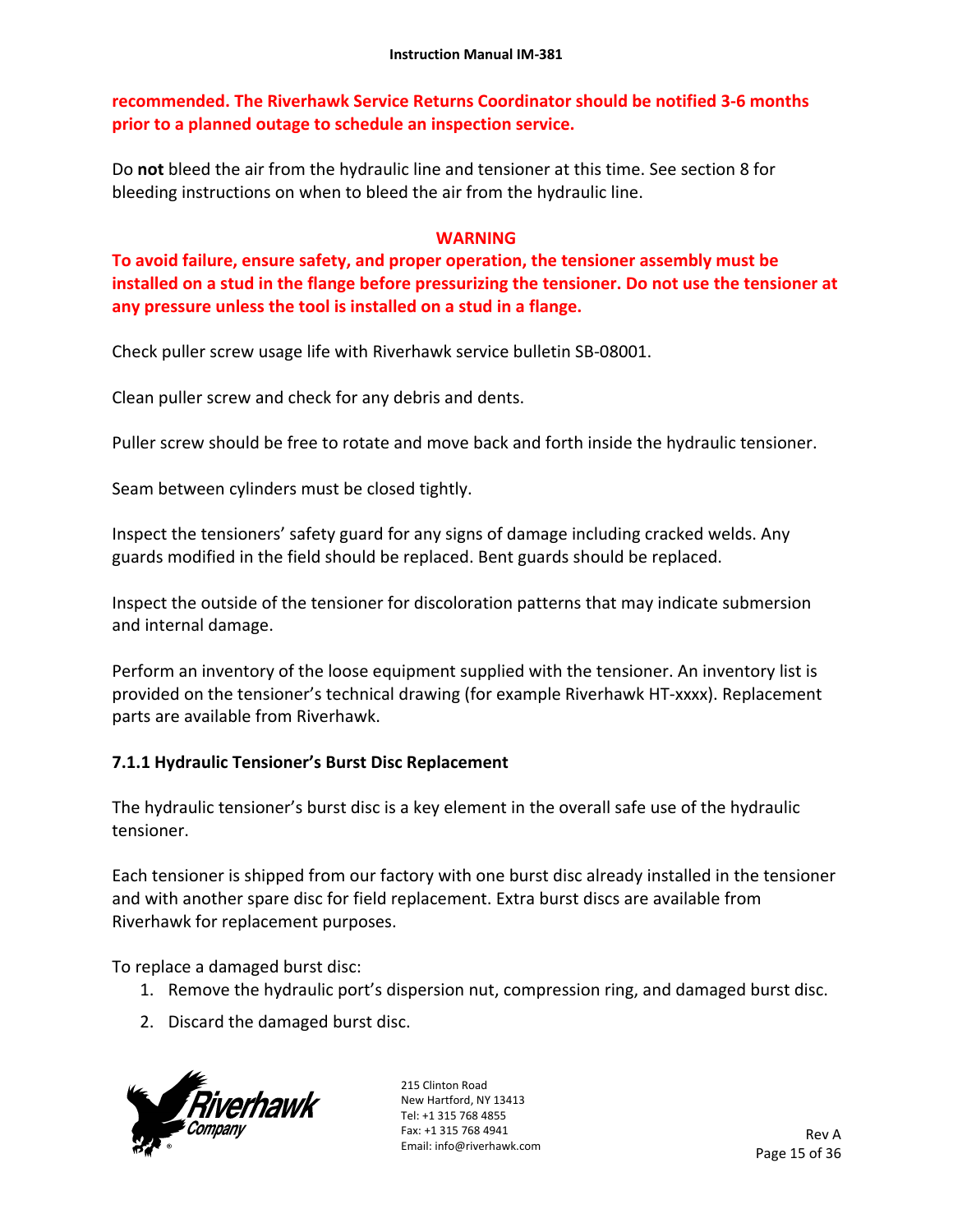- 3. Clean the dispersion nut, compression ring, new burst disc, and the hydraulic port with a solvent to ensure a dirt‐free installation.
- 4. Reassemble new burst disc, compression ring, and dispersion nut into the same hydraulic port.

## **Warning**

**A damaged burst disc must be replaced with a with a burst disc of the same design and pressure rating. Do not substitute a damaged burst disc with a different disc type, a different pressure rating, or a foreign object.**

## **7.2 Hydraulic Pump Kit Inspection**

Refer to the Hydraulic Pump Kit Instruction Manual, IM‐293. The latest revision may be obtained by contacting Riverhawk Company or thru www.riverhawk.com.

## **7.3 Hydraulic Fittings**



Riverhawk tensioners use a 1/4" High Pressure port to connect its hydraulic hoses. The hose connector is made from a three piece assembly: a gland nut, a collar, and a 1/4" tube or 1/4" hose end. (See Illustration 1)

To assembly the fitting, slide the gland nut over the 1/4" tube or 1/4" hose end. Turn the collar counter‐clockwise (**left hand** thread) on to the tube or hose end as shown in Illustration 1.

The collar should be placed .125" (3.2 mm) from the tip of the cone. (See Illustration 2) It may be necessary to adjust this collar with a set of vise‐ grip pliers. Be careful to not strip the threads off the tube or hose end.

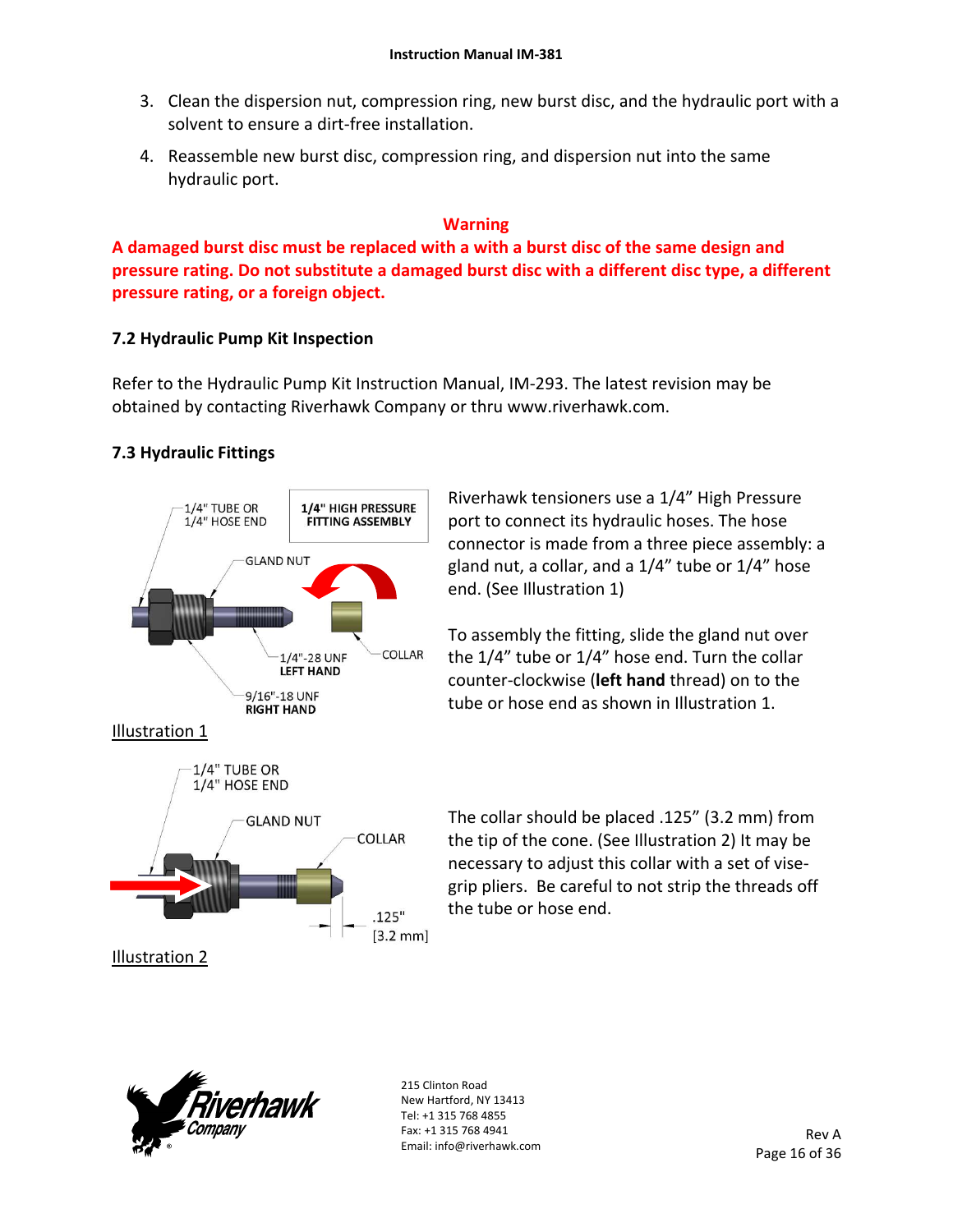

Slide the gland nut down over the collar. (See Illustration 3) Insert the 1/4" tube or 1/4" hose end into tensioner or hydraulic pump. While firmly holding the tube or hose end to stop it from rotating, turn the gland nut clockwise (**right hand** thread) and torque the gland nut to 25 FT‐LBS (34 N‐m).

## Tips:

- **Make sure all parts are clean and free from** debris.
- Protect the cone on the end of the  $1/4$ " tube or 1/4" hose end from scratches as this is the sealing surface.
- Replace red plastic caps when finished to protect the threads and cone.

## **8.0 Hydraulic Tensioner Equipment Assembly**

Refer to the hardware assembly drawing (HF-xxxx) listed in Section 2.0 of this manual and the tensioner assembly drawing (HT‐xxxx) listed in Section 4.5 of this manual to determine which side of the flange the tensioner must be located on in order to use the tensioner properly.

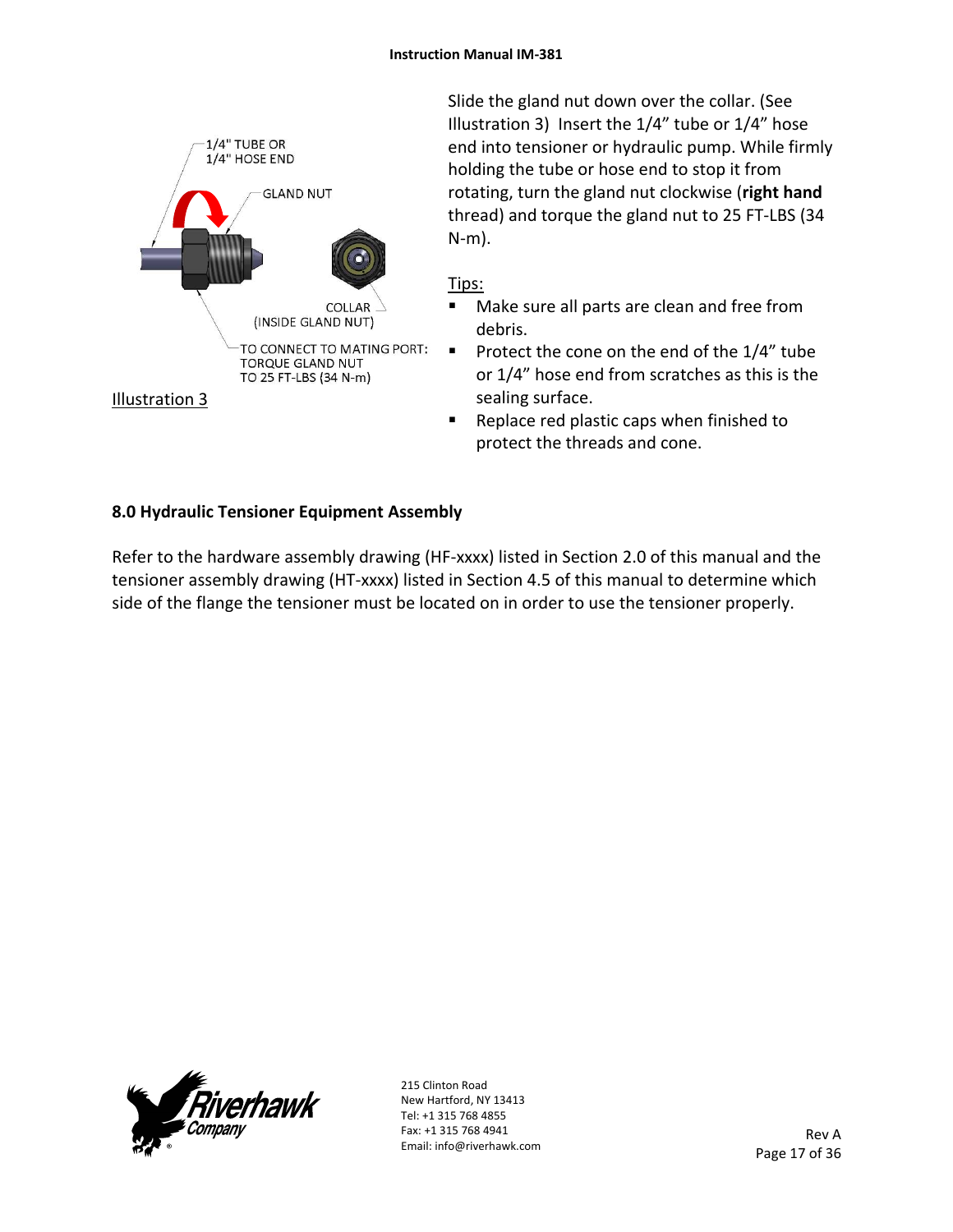## **8.1 Assembly of Tensioner**

The tensioner used in this application is designed for no special lifting instructions. Do not drop any part of the tensioner on the operator or other nearby personnel.



**Figure 8A –** Cross‐section View of HT‐7216 on MS7001 to Flexible Load Coupling Flange

![](_page_17_Picture_5.jpeg)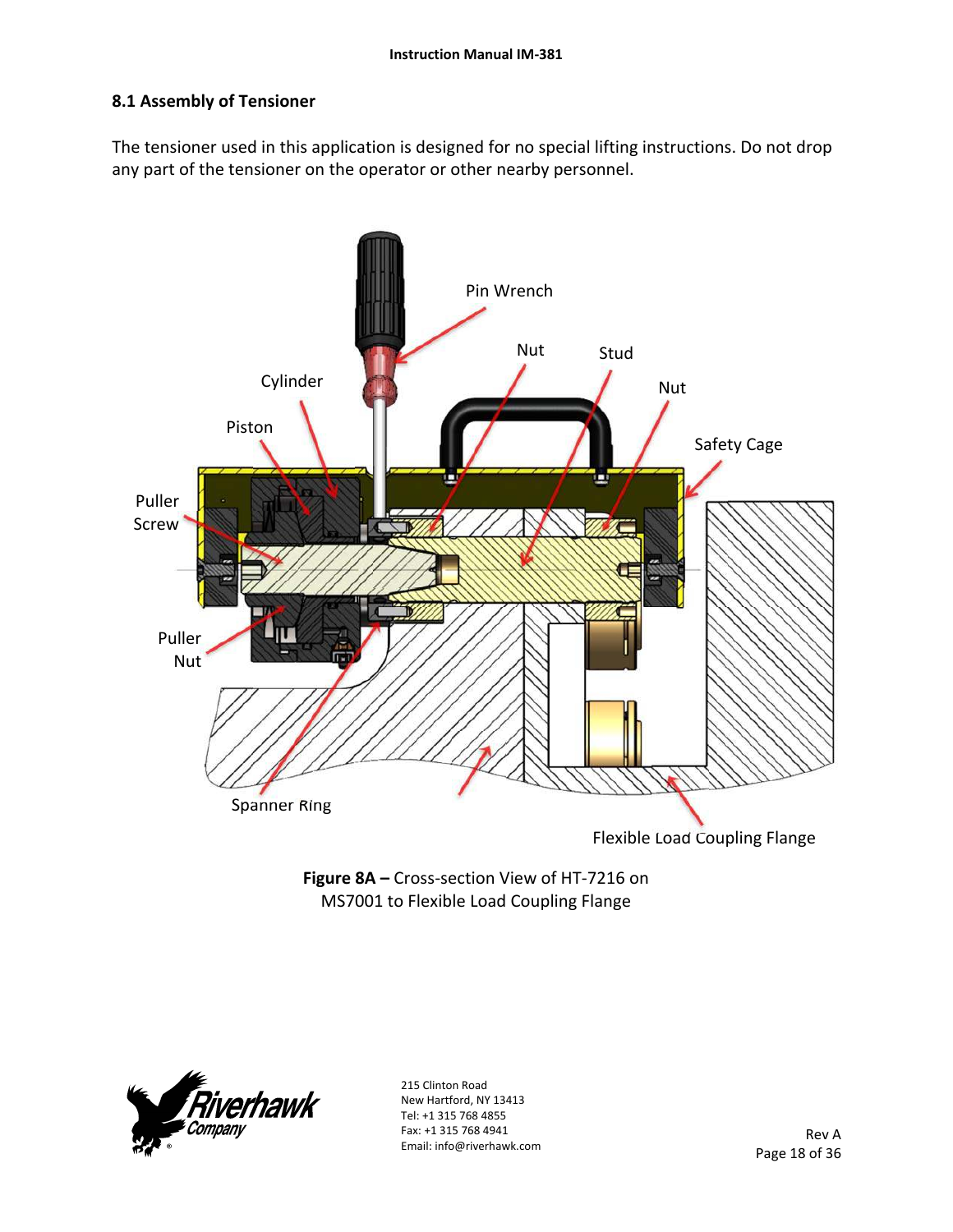![](_page_18_Figure_1.jpeg)

**Figure 8B –** View of HT‐7216 on MS7001 to Flexible Load Coupling Flange

![](_page_18_Picture_3.jpeg)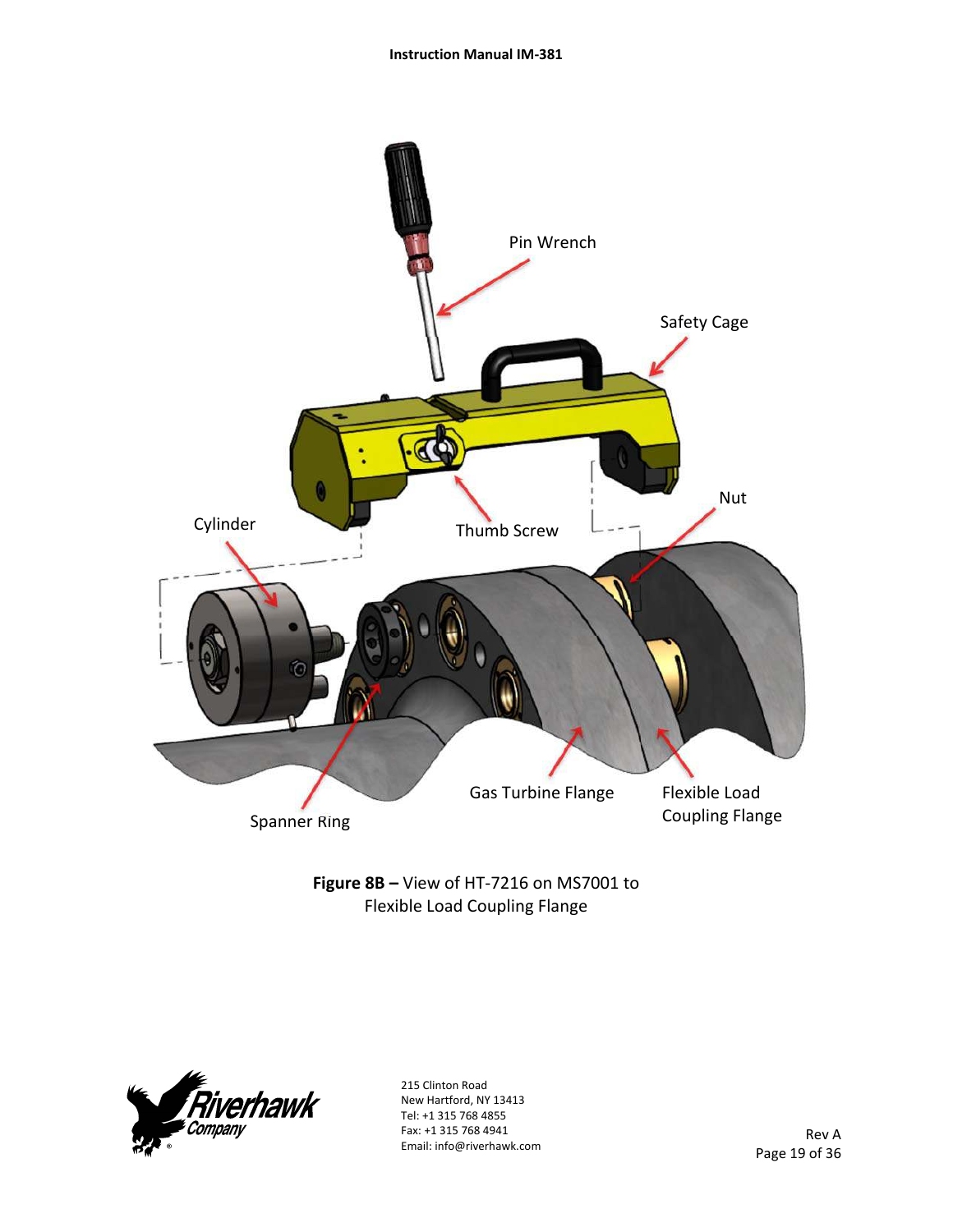![](_page_19_Figure_1.jpeg)

**Figure 8C –** Cross‐section View of HT‐1168 on MS7001 to Flexible Load Coupling Flange

Note: The HT‐1168 tensioner is supplied with no safety guard. This tensioner is intended to be used while the gas turbine casing is closed. An operator who follows the instructions and operates the tool correctly is protected by the turbine casing, the turbine's output shaft's flange, the output shaft, and other equipment near the flange that restrict the tensioner's movement.

![](_page_19_Picture_4.jpeg)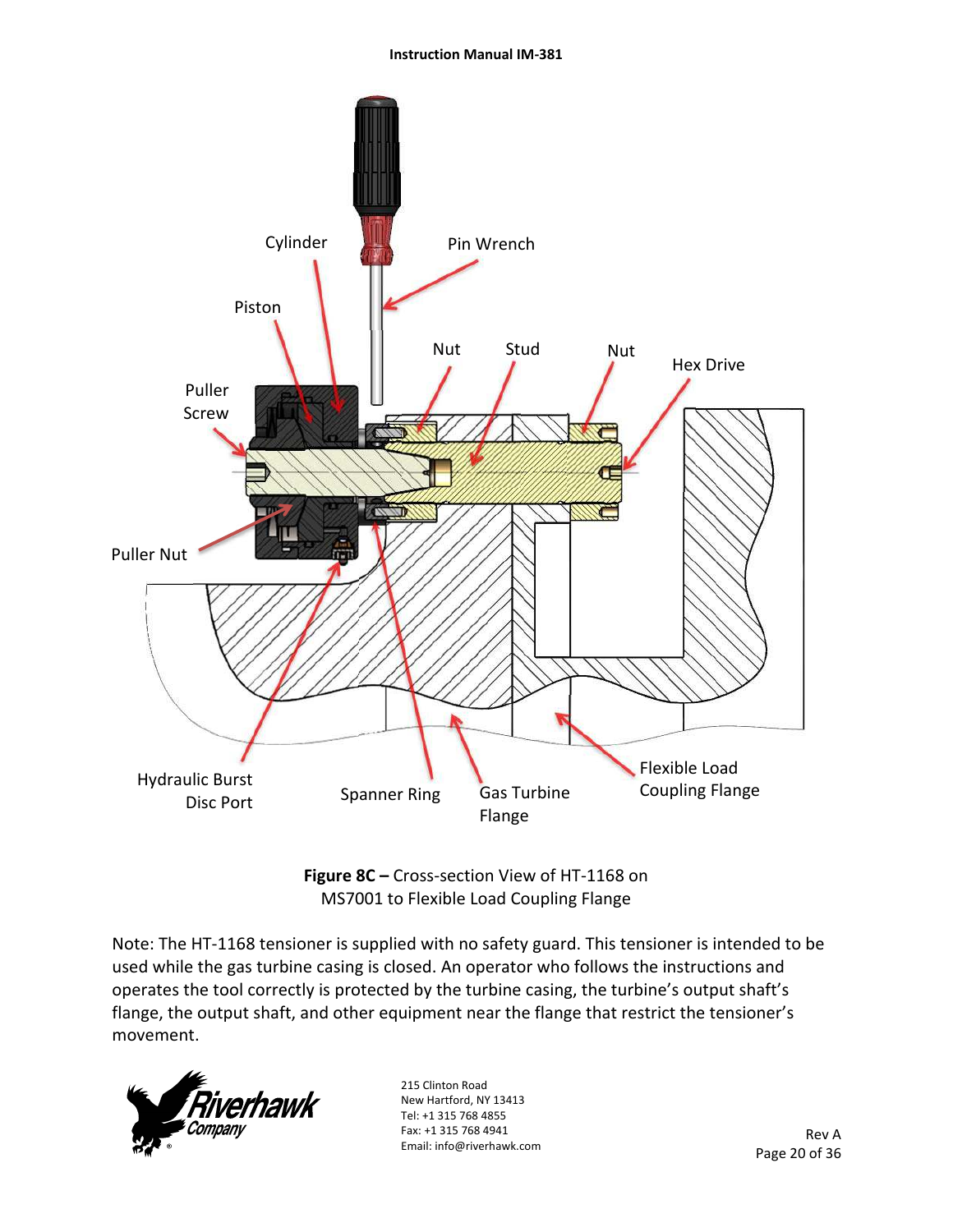![](_page_20_Figure_1.jpeg)

**Figure 8B –** View of HT‐1168 on MS7001 to Flexible Load Coupling Flange

Note: The HT‐1168 tensioner is supplied with no safety guard. This tensioner is intended to be used while the gas turbine casing is closed. An operator who follows the instructions and operates the tool correctly is protected by the turbine casing, the turbine's output shaft's flange, the output shaft, and other equipment near the flange that restrict the tensioner's movement.

![](_page_20_Picture_4.jpeg)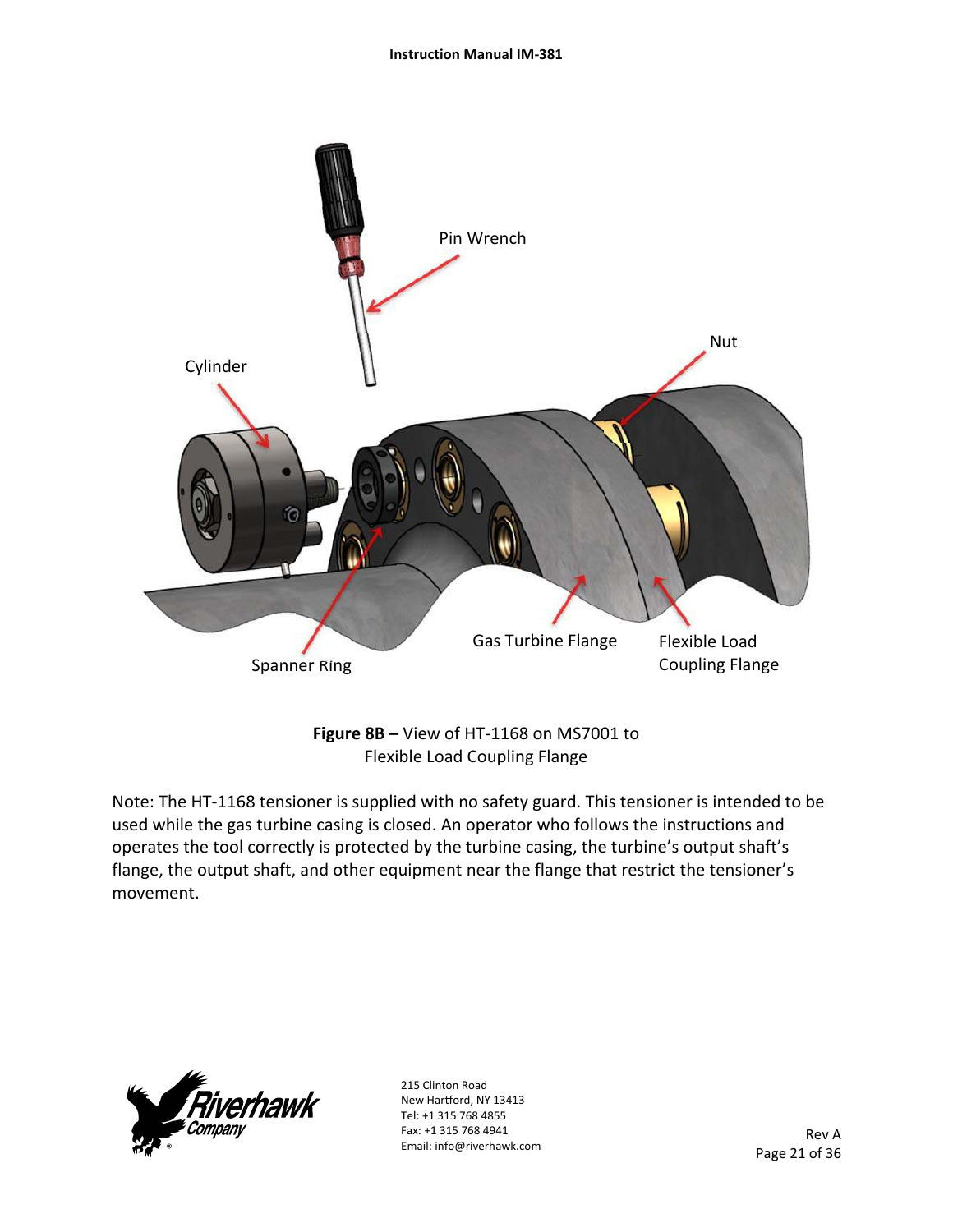Assembly sequence is as follows:

- 1. Open the hydraulic return valve on the pump to allow hydraulic fluid to be pushed back from the puller tool into the pump reservoir. (This is automatic on the air‐operated hydraulic pump)
- 2. Apply a light coat of clean turbine oil or a spray lubricant to the puller screw. Do not use "Never Seize" on the conical threads.
- 3. Place spanner ring on the nut on the gas turbine side of the flange. The spanner ring's drive pins should be placed into the matching holes in the nut.
- 4. Insert a 3/8" Allen wrench on the flexible load coupling side of the stud to hold the stud stationary and tighten the puller screw into the stud.
- 5. Slide the core tensioner over the nut and spanner ring. Hold the tensioner in place by hand while installing the puller screw.
- 6. Insert the puller screw through the piston of the tensioner and the spanner ring. Thread the puller screw into the stud's tapered thread and tighten.
- **7. Be sure not to cross‐thread the assembly.**
- 8. Back‐off the puller screw 1/2 turn and retighten. **PULLER SCREW MUST BE HAND TIGHT BEFORE TENSIONING. DO NOT OVER TORQUE.**
- 9. Tighten the puller nut and then back nut off two flats or 120 degrees to allow for the stud to stretch.
- 10. At this point the Tensioner Assembly **MUST BE FREE TO ROTATE** and the puller screw is tight in the stud. If not, recheck the nut and verify the correct stud stick‐out length.
- 11. Whenever the area surrounding the tensioner allows, place the guard over the tensioner assembly and tighten the guard's thumb screws into tensioner body.

## **CAUTION**

**Do not over stroke the tensioner. Over stroke can cause the piston to lose its seal and leak oil.** 

## **CAUTION**

**Personal injury and equipment damage can occur if the puller screw is not securely engaged with the tapered threads of the stud. Proper engagement is achieved when the puller screw is tight in the stud and the tensioner assembly is free to turn.** 

## **8.2 Bleeding the Hydraulic System**

Attach hose to pump and slowly bleed hose into catch reservoir. When a steady stream of oil is seen from the hose, immediately attach hose to tensioner cylinder. Bleeding of tensioner was completed at the factory and does not require further bleeding.

![](_page_21_Picture_19.jpeg)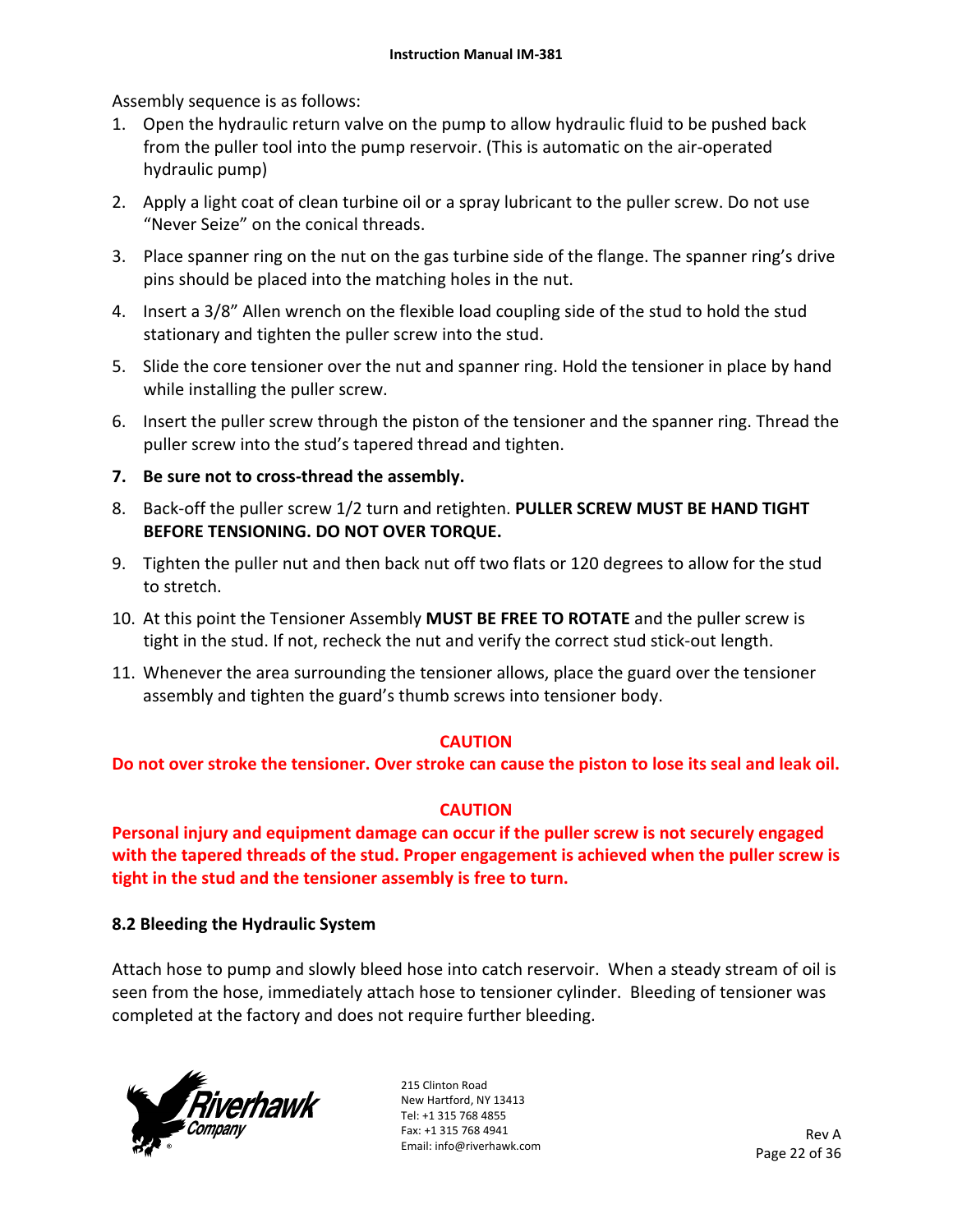## **WARNING**

**To avoid failure, ensure safety, and proper operation, the tensioner assembly must be installed on a stud in the flange before pressurizing the tensioner. Do not use the tensioner at any pressure unless the tool is installed on a stud in a flange.** 

**Note:** The hose is stiff; use of this tooling can be simplified by temporarily installing the tensioner on one stud prior to final tightening of fittings. This will reduce the tendency for the fittings to loosen during use.

## **9.0 Stud Tensioning**

The studs will be tensioned in two steps, at approximately 50% pressure and at final pressure. Follow the tensioning sequence for each flange joint as defined on the data sheets found at the end of this manual.

## **9.1 Tensioning at 50% pressure**

After the tensioner is properly installed apply hydraulic pressure to the tool. Bring the pressure to the 50% level in accordance with the following table.

## **WARNING**

**The safety guard must be in place during operation. Keep hands out of designated areas at all times when the tensioner is pressurized otherwise personal injury can occur.** 

## **CAUTION**

**Before threading the puller screw into the stud, carefully check the cleanliness of both the stud's and the puller screw's conical threads. Apply a light coat of clean turbine oil or a spray lubricant to the puller screw. This procedure will ease assembly and assure positive mating of the threads before tightening. Do not use "Never Seize" on the conical threads.** 

## **CAUTION**

**Do not exceed the maximum pressure marked on the tensioner. Excessive pressure can damage the stud and puller screw.** 

## **CAUTION**

**Do not tighten the nut while the tool is coming up to pressure; wait until pressure is achieved before attempting to tighten the nut with the spanner ring. If the tool is not properly installed, the tool could jump off the stud while coming up to pressure.** 

![](_page_22_Picture_16.jpeg)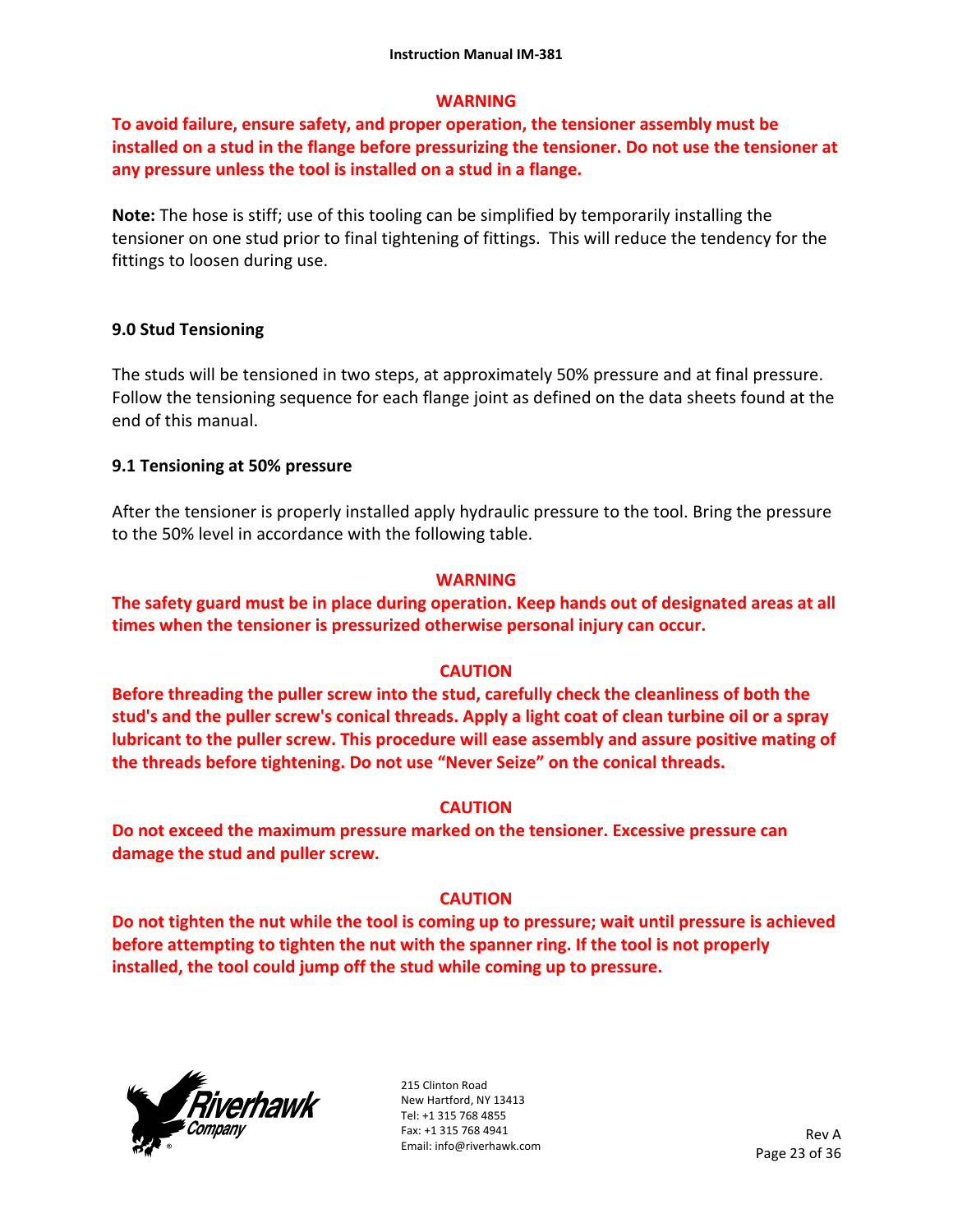#### **Instruction Manual IM‐381**

| <b>Flange Position</b>  | <b>Stud Size</b> | 50% Pressure | 50% Stretch    |
|-------------------------|------------------|--------------|----------------|
| Gas Turbine to Flexible | 2"               | 9000 psi     | Do not measure |
| Load Coupling           | $[51$ mm         | [620 bar]    | Do not use     |

#### **9.1.1 Tightening of Nuts**

Turn the cylindrical nut on the gas turbine side using the spanner ring and pin wrench until it bottoms on the flange.

#### **9.2 Removing the Tensioner from an Installed Stud**

Tensioner removal is to be accomplished as follows:

- 1. Release the tensioner pressure by opening the valve on the pump. Leave valve open. (This is automatic on the air‐operated hydraulic pump)
- 2. Loosen the thumb screws and remove the guard from the assembly.
- 3. Remove the puller nut from the puller screw.
- 4. While supporting the tensioner by hand, unscrew the puller screw using a 3/8" Allen wrench. It may be necessary to initially use a break bar to help loosen the puller screw.
- 5. Remove the puller screw.
- 6. Slide the tensioner off of the nut and spanner ring.
- 7. Remove the spanner ring from the nut.
- 8. Move the tool to the next stud to be tensioned, following the bolting pattern as defined on the supplied data sheets.

## **9.3 Tensioning at Final Pressure**

After the tensioner is properly installed a second time, apply hydraulic pressure to the tool. Bring the pressure to the final pressure in accordance with the following table. After all of the studs have been tensioned, measure the final stud length. The final pressure and required stretch values are listed in the following table.

#### **WARNING**

**The safety cage must be in place during operation. Keep hands out of designated areas at all times when the tensioner is pressurized otherwise personal injury can occur.** 

![](_page_23_Picture_18.jpeg)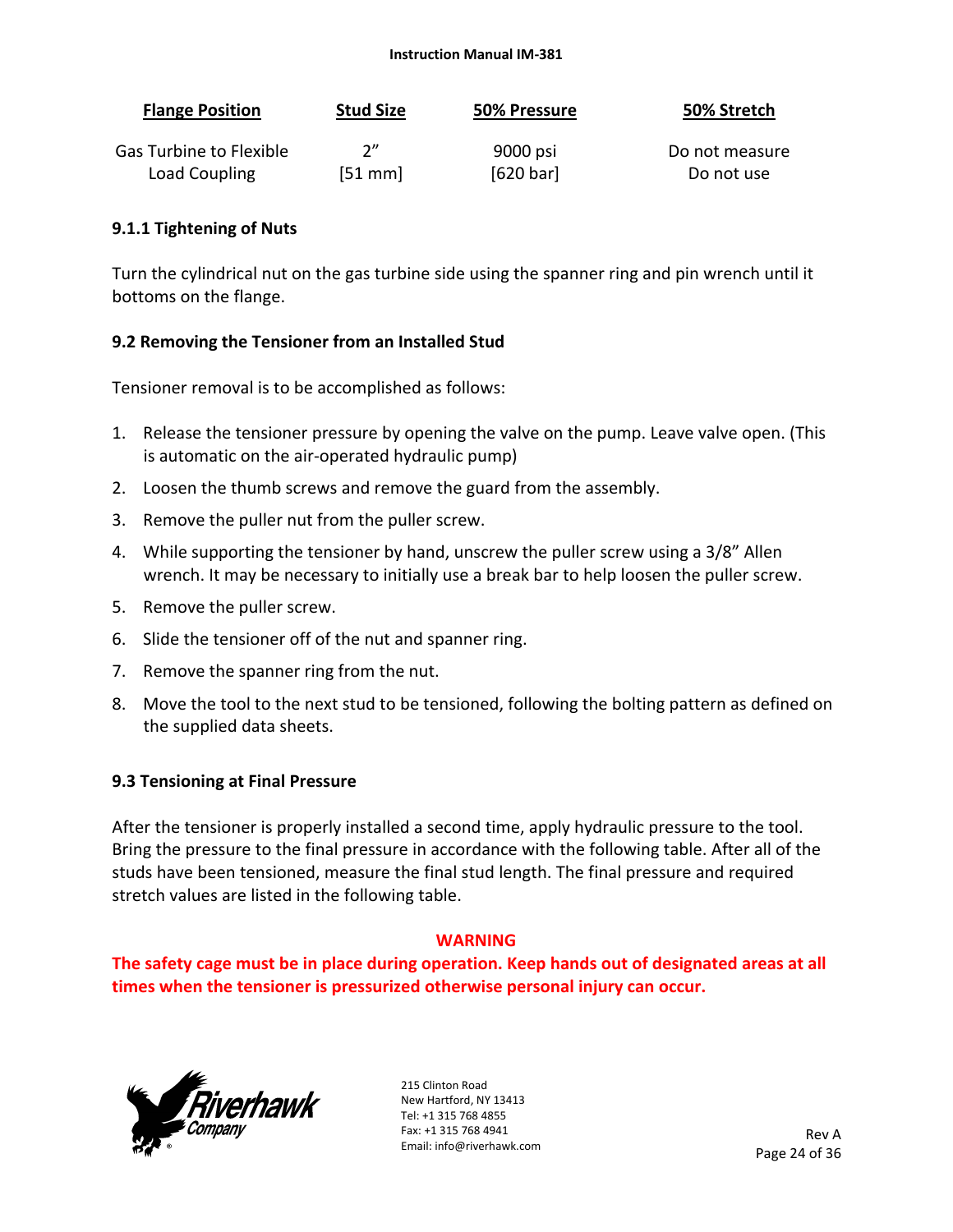## **CAUTION**

**Before threading the puller screw into the stud, carefully check the cleanliness of both the stud's and the puller screw's conical threads. Apply a light coat of clean turbine oil or a spray lubricant to the puller screw. This procedure will ease assembly and assure positive mating of the threads before tightening. Do not use "Never Seize" on the conical threads.** 

## **CAUTION**

**Do not exceed the maximum pressure marked on the tensioner. Excessive pressure can damage the stud and puller screw.** 

## **CAUTION**

**Do not tighten the nut while the tool is coming up to pressure; wait until pressure is achieved before attempting to tighten the nut with the spanner ring. If the tool is not properly installed, the tool could jump off the stud while coming up to pressure.** 

| <b>Flange Position</b>  | <b>Stud Size</b> | <b>Final Pressure</b> | <b>Final Stretch</b> |
|-------------------------|------------------|-----------------------|----------------------|
| Gas Turbine to Flexible | 2"               | 19000 psi             | $0.013" - 0.015"$    |
| Load Coupling           | $[51$ mm         | [1310 bar]            | $[0.33$ mm - 0.38 mm |

## **9.3.1 Tightening of Nuts**

Turn the cylindrical nut on the gas turbine side using the spanner ring and pin wrench until it bottoms on the flange. Then apply torque to turn the nut an approximate additional 10 degrees. This will aid in achieving the desired stretch.

Excessive stretch variations or low stretch values can be corrected by uninstalling all or selected studs to the pressure values stated in the table above. Have final stretch values approved by the supervisor responsible for the installation.

## **10.0 Thread Locking**

Once pulling and tensioning is completed all stud nuts must be locked in position. Riverhawk hardware employs a reusable mechanical locking device.

![](_page_24_Picture_13.jpeg)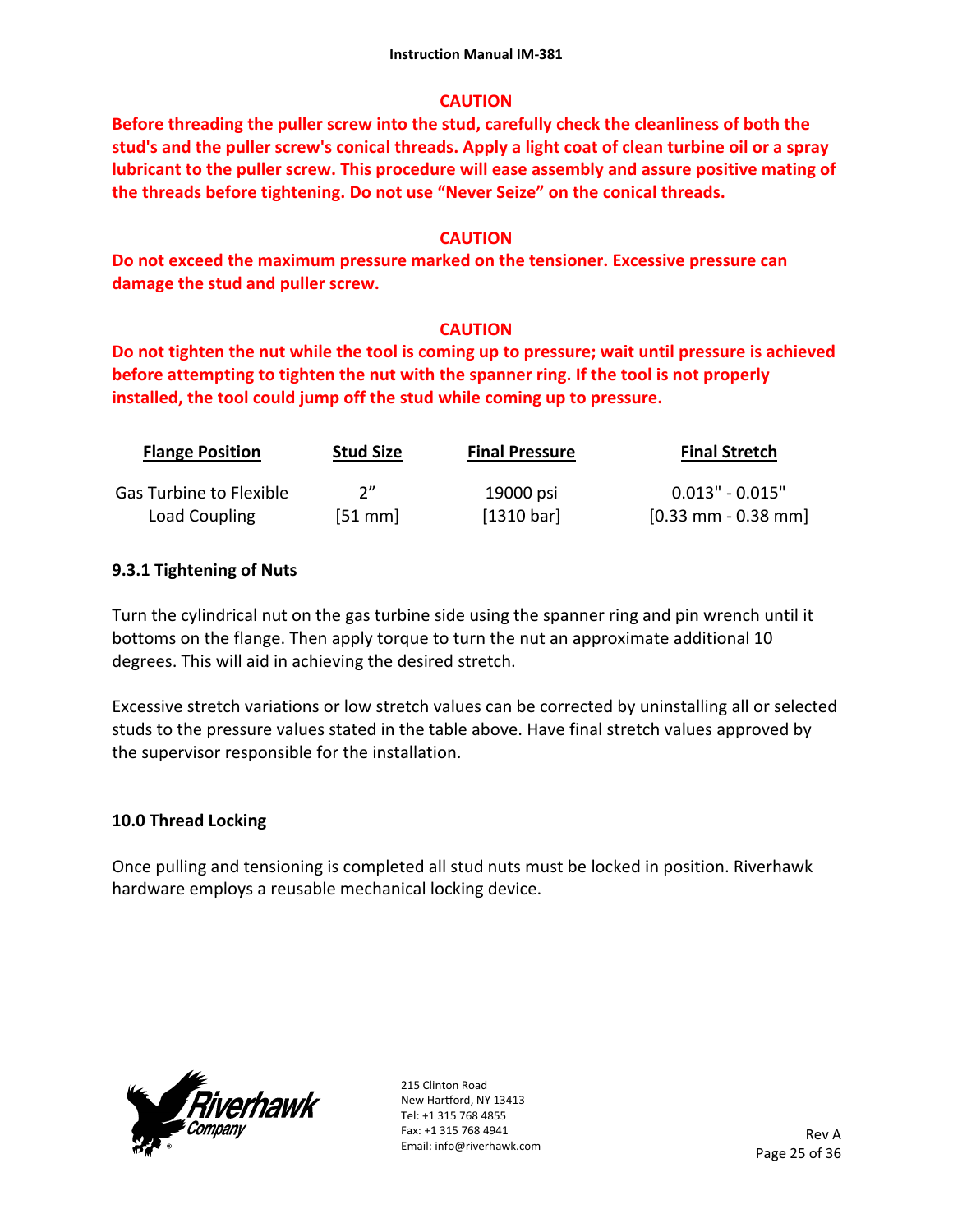![](_page_25_Picture_1.jpeg)

**Picture 10A** – Riverhawk Locknut

Mechanical lock nuts have two set screws located in the top face. During the initial steps of the installation procedure, before the nut was threaded onto the stud, the set screws should have been loosen and free to turn.

After tensioning the stud to its final pressure and the nut on the gas turbine side has been seated, torque the set screws to the values specified in the following table. When seated and torqued to the values specified, the load created by the set screw displaces the thread of the nut in the area of the web creating the desired locking action.

| <b>Stud Size</b> | <b>Set Screw Size</b> | <b>Torque</b>                                 |
|------------------|-----------------------|-----------------------------------------------|
| 2''<br>$[51$ mm  | $1/4$ "-28 UN         | $65$ in·lbs - 87in·lbs<br>$[7.3N·m - 9.8N·m]$ |

## **11.0 Stud and Nut Removal**

## **11.1 Handling of the Tensioner**

The tensioner used in this application is designed for no special lifting instructions. Do not drop any part of the tensioner on the operator or other nearby personnel.

![](_page_25_Picture_9.jpeg)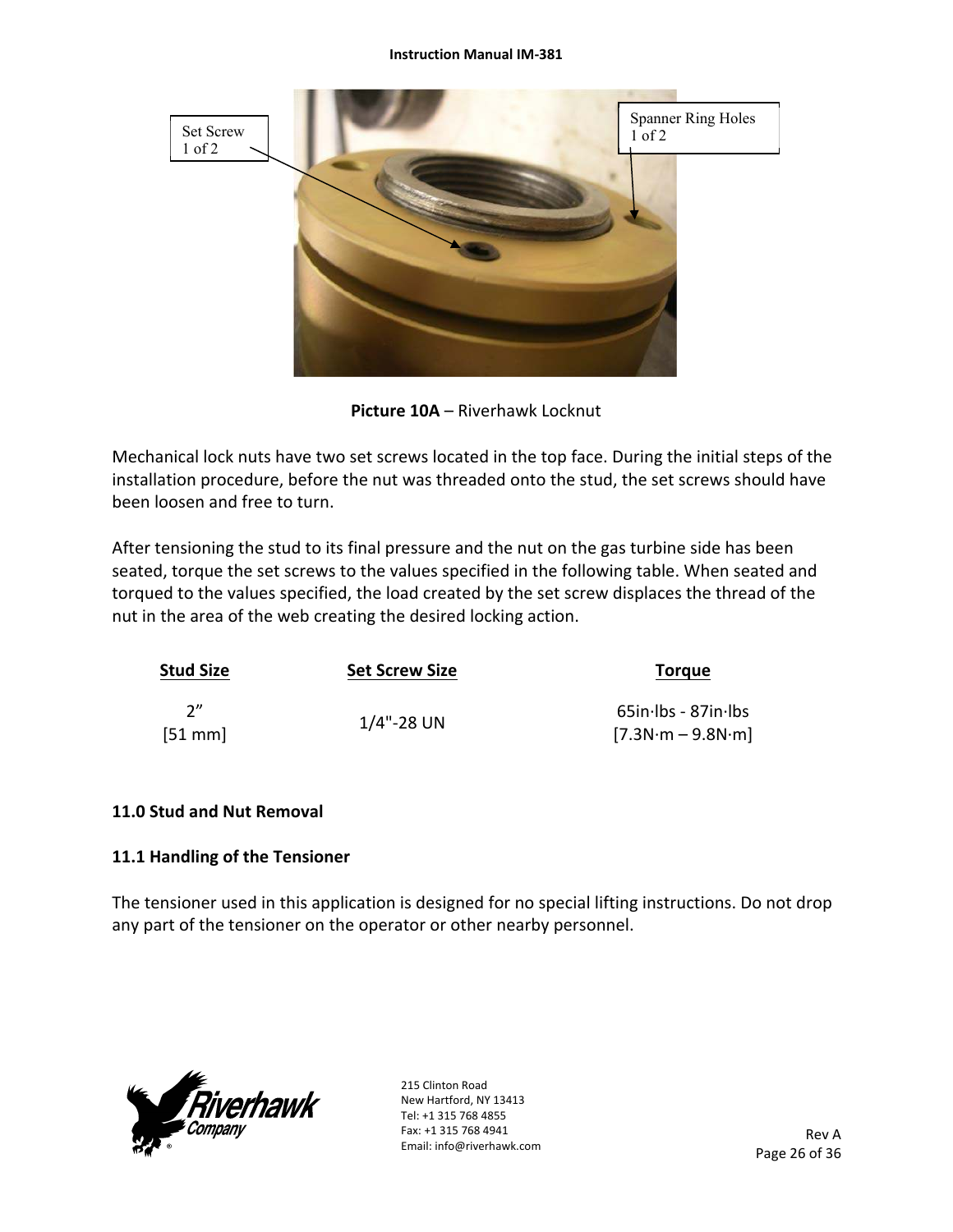## **11.2 Stud and Nut Removal**

#### **WARNING**

**Whenever possible, the safety cage should be in place to prevent personal injury. Keep hands out of designated areas at all times when the tensioner is pressurized otherwise personal injury can occur.** 

#### **CAUTION**

**Do not exceed the maximum pressure marked on the tensioner. Excessive pressure can damage the stud and puller screw.** 

#### **CAUTION**

**Do not tighten the nut while the tool is coming up to pressure; wait until pressure is achieved before attempting to tighten the nut with the spanner ring. If the tool is not properly installed, the tool could jump off the stud while coming up to pressure.** 

Refer to the hardware assembly drawing (HF-xxxx) listed in Section 2.0 of this manual and the tensioner assembly drawing (HT‐xxxx) listed in Section 4.5 of this manual to determine how the tensioner must be assembled on the flexible load coupling for its correct operation.

Section 8.0 contains diagrams of the tensioner equipment.

#### **CAUTION**

**Before threading the puller screw into the stud, carefully check the cleanliness of both the stud's and the puller screw's conical threads. Apply a light coat of clean turbine oil or a spray lubricant to the puller screw. This procedure will ease assembly and assure positive mating of the threads before tightening. Do not use "Never Seize" on the conical threads.** 

Disassembly sequence is as follows:

- 1. If present, remove the windage plugs from the studs by loosening the plug's set screws with an Allen wrench and then unscrew the plug from the stud. It may be necessary to use a second Allen wrench to stop the windage plug from rotating. Do not misplace the set screws.
- 2. Using shop air and a wire brush, such as one supplied with Riverhawk stud cleaning kit GT‐ 4253, clean the internal tapered thread of the stud to remove any debris/deposits which may have accumulated during service as described in section 5.2.2. Do not continue until ALL debris is removed from the threads.

## **WARNING**

#### **Do not use a hydraulic tensioner to remove a stud with damaged conical threads.**

![](_page_26_Picture_17.jpeg)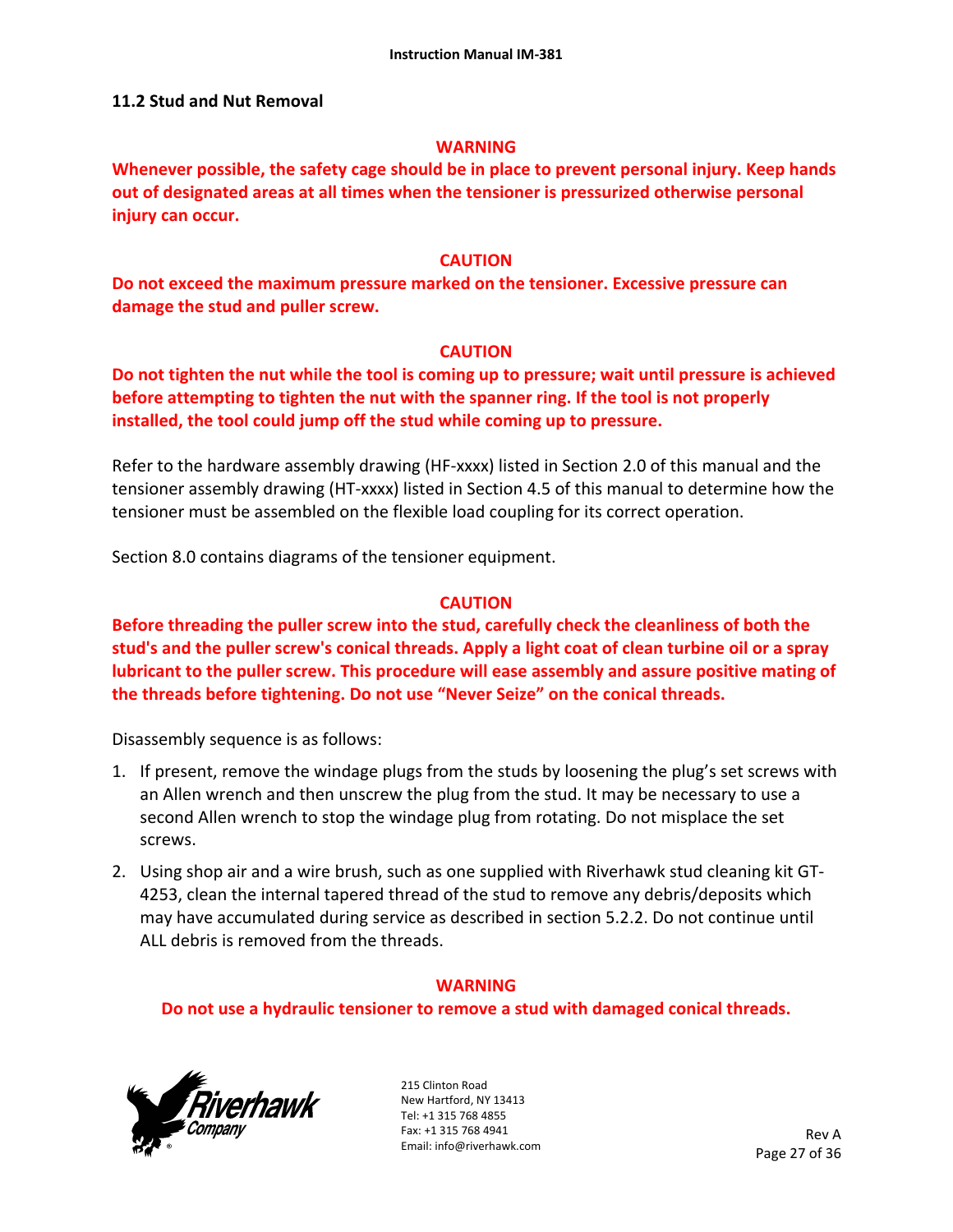3. With an Allen wrench, loosen the nut's two locking set screws but do not remove them from the nut.

![](_page_27_Picture_2.jpeg)

**Picture 11A** ‐ Loosening of a nut's set screws

- 4. Connect the hydraulic hose from the hydraulic pump to the tensioner. **Do not pressurize** the tensioner at this time or you may cause damage to the tensioner.
- 5. Open the hydraulic return valve on the pump to allow hydraulic fluid to be pushed back from the puller tool into the pump reservoir. (This is automatic on the air‐operated hydraulic pump)
- 6. Apply a light coat of clean turbine oil or a spray lubricant to the puller screw. Do not use "Never Seize" on the conical threads.
- 7. Place spanner ring on the nut on the gas turbine side of the flange. The spanner ring's drive pins should be placed into the matching holes in the nut.
- 8. Insert a 3/8" Allen wrench on the flexible load coupling side of the stud to hold the stud stationary and tighten the puller screw into the stud.
- 9. Slide the core tensioner over the nut and spanner ring. Hold the tensioner in place by hand while installing the puller screw.
- 10. Insert the puller screw through the piston of the tensioner and the spanner ring. Thread the puller screw into the stud's tapered thread and tighten.
- 11. **Be sure not to cross‐thread the assembly.**
- 12. Back‐off the puller screw 1/2 turn and retighten. **PULLER SCREW MUST BE HAND TIGHT BEFORE TENSIONING. DO NOT OVER TORQUE.**
- 13. Tighten the puller nut and then back nut off two flats or 120 degrees to allow for the stud to shrink.

![](_page_27_Picture_14.jpeg)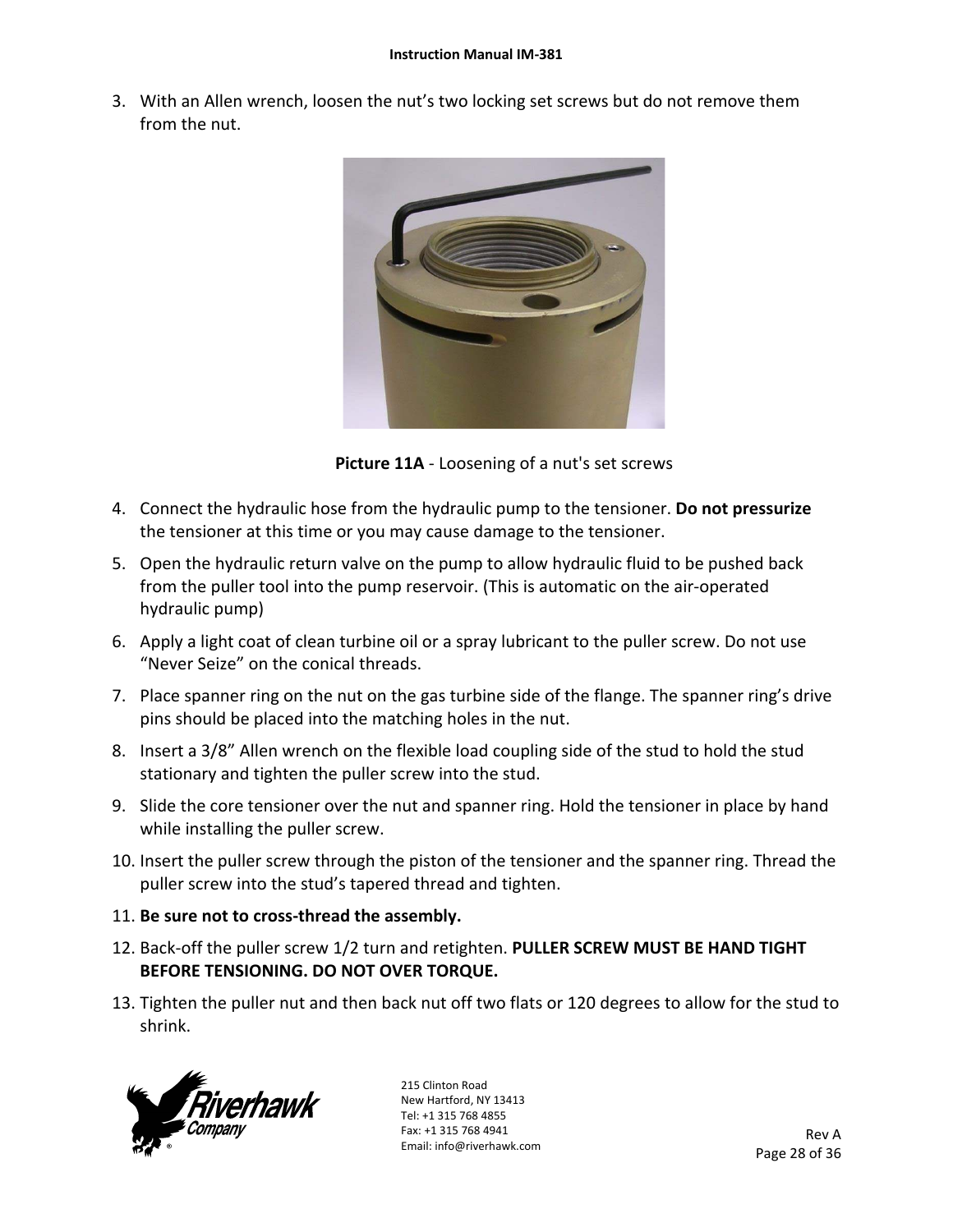- 14. At this point the Tensioner Assembly **MUST BE FREE TO ROTATE** and the puller screw is tight in the stud. If not, recheck the nut and verify the correct stud stick‐out length.
- 15. Whenever the area surrounding the tensioner allows, place the guard over the tensioner assembly and tighten the guard's thumb screws into tensioner body.

## **CAUTION**

**Do not over stroke the tensioner. Over stroke can cause the piston to lose its seal and leak oil.** 

## **CAUTION**

**Personal injury and equipment damage can occur if the puller screw is not securely engaged with the tapered threads of the stud. Proper engagement is achieved when the puller screw is tight in the stud and the tensioner assembly is free to turn.** 

16. Connect the hydraulic pump to the tensioner and apply the appropriate hydraulic pressure per this table.

| <b>Flange Position</b>  | <b>Stud Size</b> | <b>Final Pressure</b> |
|-------------------------|------------------|-----------------------|
| Gas Turbine to Flexible | 2''              | 19000 psi             |
| Load Coupling           | [51 mm]          | [1310 bar]            |

- 17. Turn the spanner ring with the pin wrench. Loosen and turn the nut approximately 3/4 of a turn.
- 18. Release the hydraulic pressure and move the tool to the next stud to be removed.

## **11.3 Removing the Tensioner from a Stud**

Tensioner removal is to be accomplished as follows:

- 1. Release the tensioner pressure by opening the valve on the pump. Leave valve open. (This is automatic on the air‐operated hydraulic pump)
- 2. Loosen the thumb screws and remove the guard from the assembly.
- 3. Remove the puller nut from the puller screw.
- 4. While supporting the tensioner by hand, unscrew the puller screw using a 3/8" Allen wrench. It may be necessary to initially use a break bar to help loosen the puller screw.
- 5. Remove the puller screw.
- 6. Slide the tensioner off of the nut and spanner ring.
- 7. Remove the spanner ring from the nut.

![](_page_28_Picture_20.jpeg)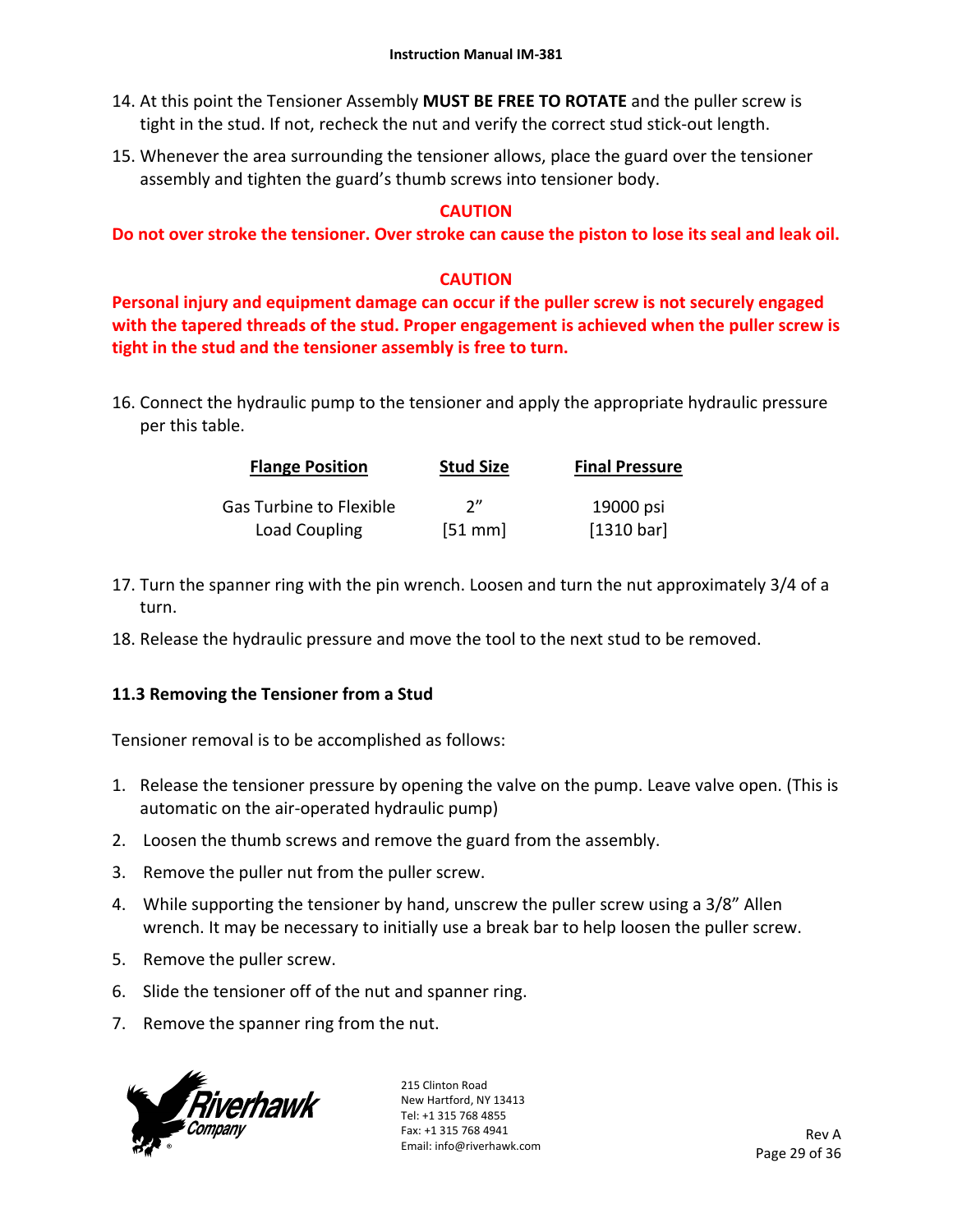8. Move the tool to the next stud to be removed, following the bolting pattern as defined on the supplied data sheets.

## **12.0 Storage Instructions**

Follow these directions to properly store your hydraulic tensioner and hydraulic pump kit for long term storage and shipment.

If any damage is observed, contact the Riverhawk Company to schedule a maintenance inspection.

## **12.1 Hydraulic Pump Kit Storage**

Refer to the Hydraulic Pump Kit Instruction Manual, IM‐293. The latest revision may be obtained by contacting Riverhawk Company or thru www.riverhawk.com.

## **12.2 Hydraulic Tensioner Storage**

Check the tensioner for any damage.

- 1. Clean puller screw and check for any debris and dents.
- 2. Puller screw should be free to rotate and move back and forth in the tensioner assembly.
- 3. Seam between the cylinder and its end cap is closed tightly.
- 4. Inspect tensioner guard for any signs of damage. Bent guards should be replaced. Missing rubber pads must be replaced.

If any damage is observed, contact the Riverhawk Company to schedule a maintenance inspection.

Place protective red plastic cap into the hydraulic port.

Coat the hydraulic tensioner with a light coat of oil and place the tensioner into the original shipping container.

## **12.3 Store shipping container**

Secure the hydraulic pump and hydraulic tensioner into the original shipping containers using the supplied wood braces.

Seal the original shipping container and store under shelter and protected from moisture, sand, and grit.

![](_page_29_Picture_19.jpeg)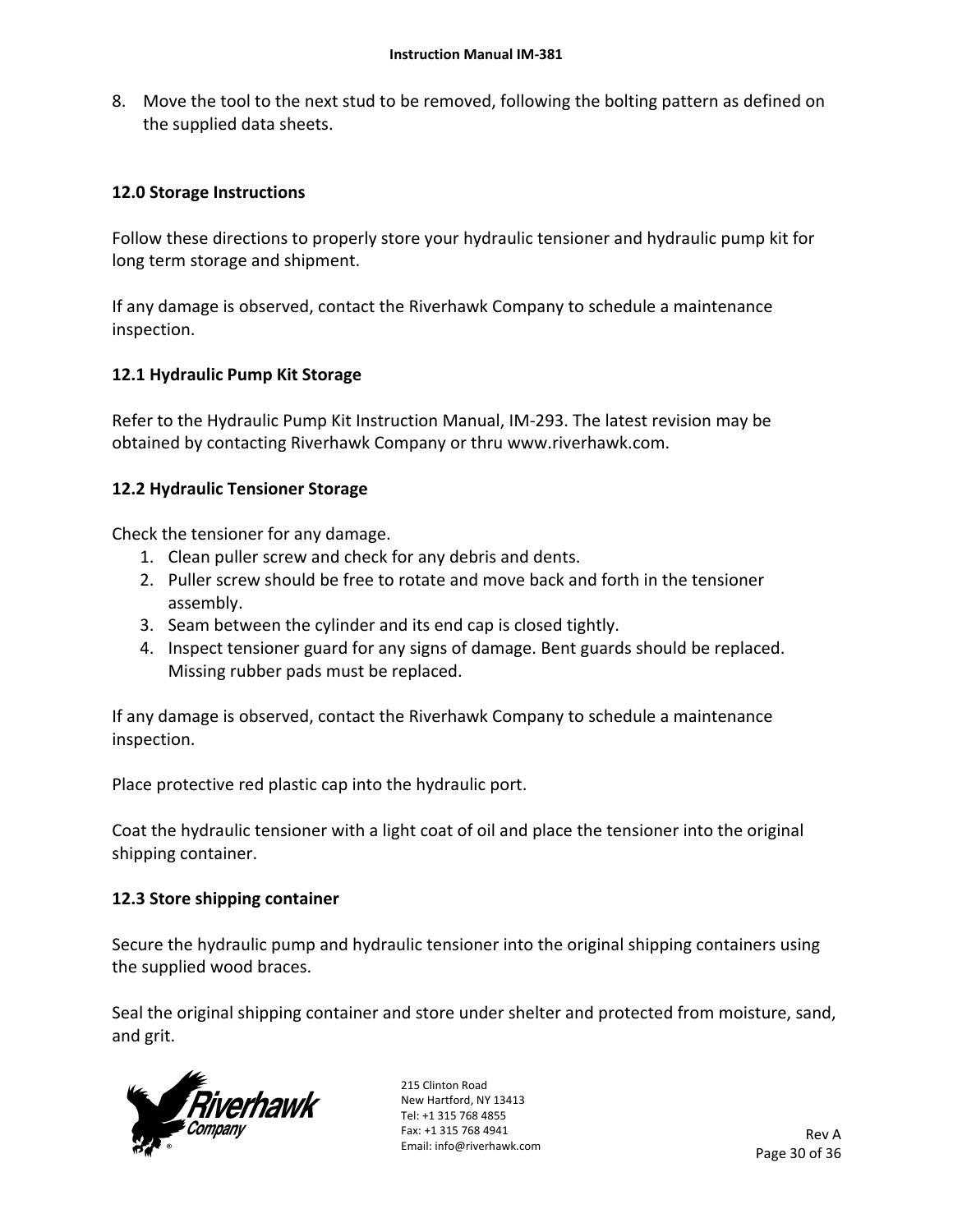## **13.0 Frequently Asked Questions**

This section contains some frequently asked questions and problems. If the steps listed here do not solve your problem, contact the Riverhawk Company thru our website, email, or phone call.

- **Q:**  Can I rent a hydraulic tensioner kit?
- **A:**  Yes, Riverhawk has rental tensioner kits available for most of our hydraulic tensioners.
- **Q:**  A tensioner has pulled itself out of the stud's conical threads. Can I continue using a tensioner on this stud?
- **A:**  No. Both the tensioner and the stud may have been damaged and must be removed from the work area. If the stud is tensioned, a Nut Buster repair kit, from Riverhawk, must be used to remove the damaged stud by drilling out the nut. Leaving a damaged stud in place will lead to a safety hazard on future outages.

Riverhawk can supply a replacement stud and nut based on the initial weight certification supplied with the hardware set (see section 4.2). The damaged tensioner should also be returned to Riverhawk for inspection and repair.

If a stud must be left in place, paint the damaged stud with a generous amount of indelible, bright‐colored paint. Notify the appropriate GE Oil & Gas Safety and Service personnel. Record the location of the damaged stud in the services notes for the machine.

- **Q:**  The hydraulic tensioner has been taken up to its final pressure. The final stretch length is short of the final stretch target. What is the next step?
- **A:**  Do not increase the hydraulic pressure. Check if the hydraulic pump is set to the right pressure. Install the tensioner and re‐pressurize the tensioner to the final pressure then recheck the stretch measurement. If the stretch value is still short, remove the stud from the hole and re-measure the stud's initial length then try to install the stud again.

![](_page_30_Picture_11.jpeg)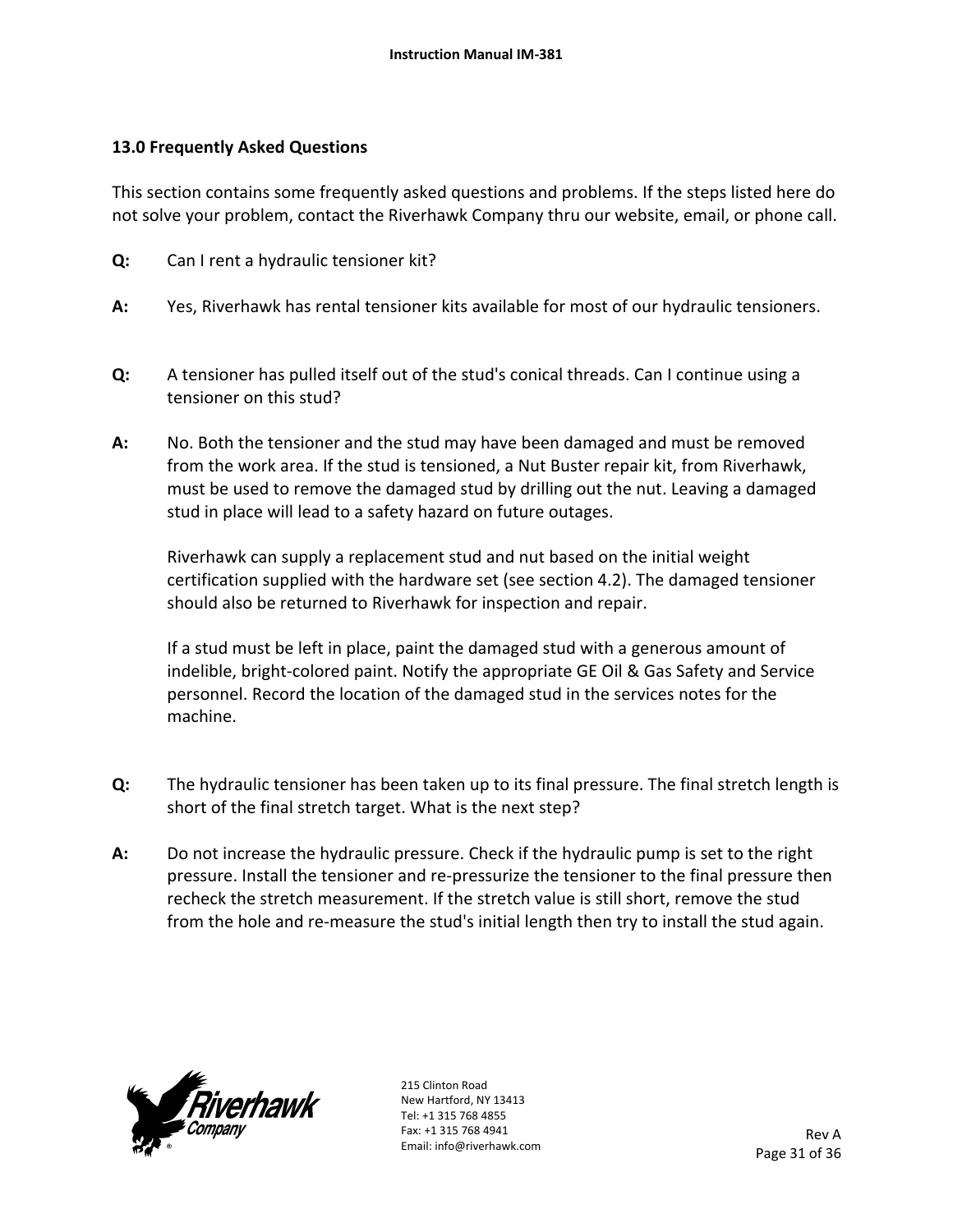- **Q:**  The hydraulic tensioner has been taken up to its final pressure. The final stretch length is larger than the final stretch target. What is the next step?
- **A:**  Remove the stud from the bolt hole. Check if the hydraulic pump is set to the right pressure. Re-measure the stud's initial length then try to install the stud again.
- **Q:**  The tensioner is at its final pressure, but the nut cannot be loosened.
- **A:**  If the nuts cannot be loosened at the final pressure, continually increasing the pressure will not help and can be dangerous and in some cases make it harder to remove the nut. Check the nut to see if its set screws have been loosened. Check for and remove any corrosion around the nut's threads.
- **Q:**  How do I clean the conical threads on a stud?
- **A:**  The conical threads are best cleaned using a spiral wound brass brush in a drill as described in section 5.2.2
- **Q:**  During the initial steps of removing a tensioned stud, the stick-out length is found to be wrong.
- **A:**  Do not proceed. Contact Riverhawk for assistance. With the wrong stick‐out length, the hydraulic tensioner has a limited stroke and may not work properly and can be damaged.
- **Q:**  The hydraulic pump appears to be leaking.
- **A:**  Check the hose connection to the hydraulic pump. If the 1/4" high pressure fitting is not assembled correctly as shown in section 7.2, it may look like the pump is leaking. If the problem continues, it may be necessary to return the pump kit to the Riverhawk factory. Contact Riverhawk for guidance.

![](_page_31_Picture_11.jpeg)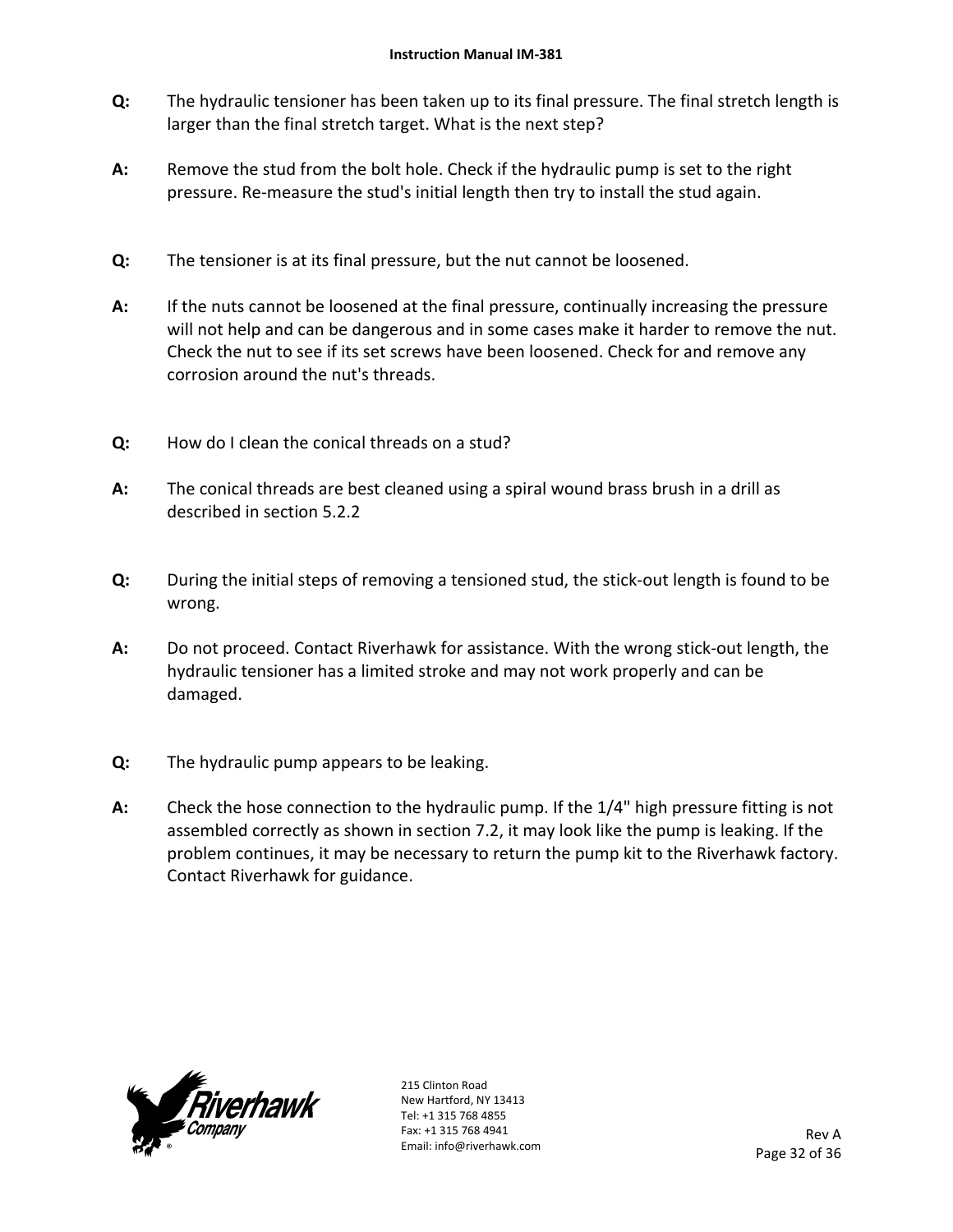- **Q:**  The hydraulic hose has a collar on it that can't be moved by hand
- **A:**  The hydraulic fitting is shown in section 7.2. The collar is sometimes held in place with a thread locking compound. This prevents the collar from moving too easily. It may be necessary to adjust this collar with a set of vise‐grip pliers. Be careful to not strip the threads off the tube or hose end.

## **14.0 Revision History**

| Revision<br>Letter | <b>Effective Date</b> | Description                                                                          |
|--------------------|-----------------------|--------------------------------------------------------------------------------------|
| A                  | Apr 5, 2022           | Updated EC Declaration of Conformity; Added UKCA<br><b>Declaration of Conformity</b> |
|                    | Apr 4, 2016           | Released                                                                             |

![](_page_32_Picture_5.jpeg)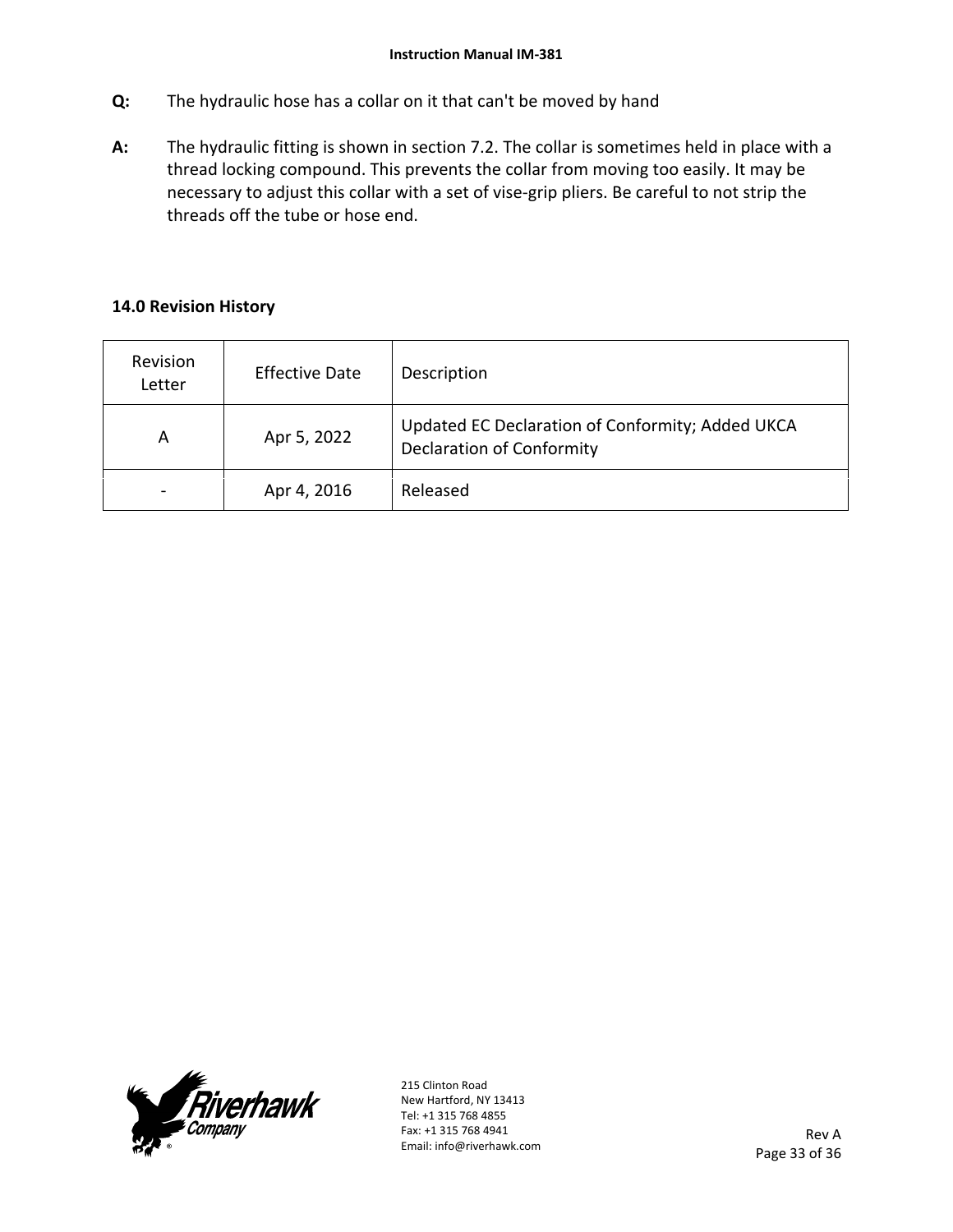#### **Appendix A1**

## **EC Declaration of Conformity**

| Manufacturer: | Riverhawk Company           |
|---------------|-----------------------------|
| Address:      | 215 Clinton Road            |
|               | New Hartford, NY 13413, USA |

The hydraulic pump and bolt tensioning tool described in this manual are used for installing and applying tension to large bolts that are specifically designed by Riverhawk Company to be tensioned hydraulically.

All applicable sections of European Directive 2006/42/EC for machinery have been applied and fulfilled in the design and manufacture of the hydraulic pump and bolt tensioning tool described in this manual. Reference also ISO 12100:2010, ISO 4413:2010, and ISO 4414:2010.

Furthermore, this equipment has been manufactured under the Riverhawk quality system per EN ISO 9001:2015

Consult the Declaration of Conformance included with the shipment of this equipment that identifies the authorized Riverhawk representative, applicable serial numbers, and appropriate signature.

![](_page_33_Picture_8.jpeg)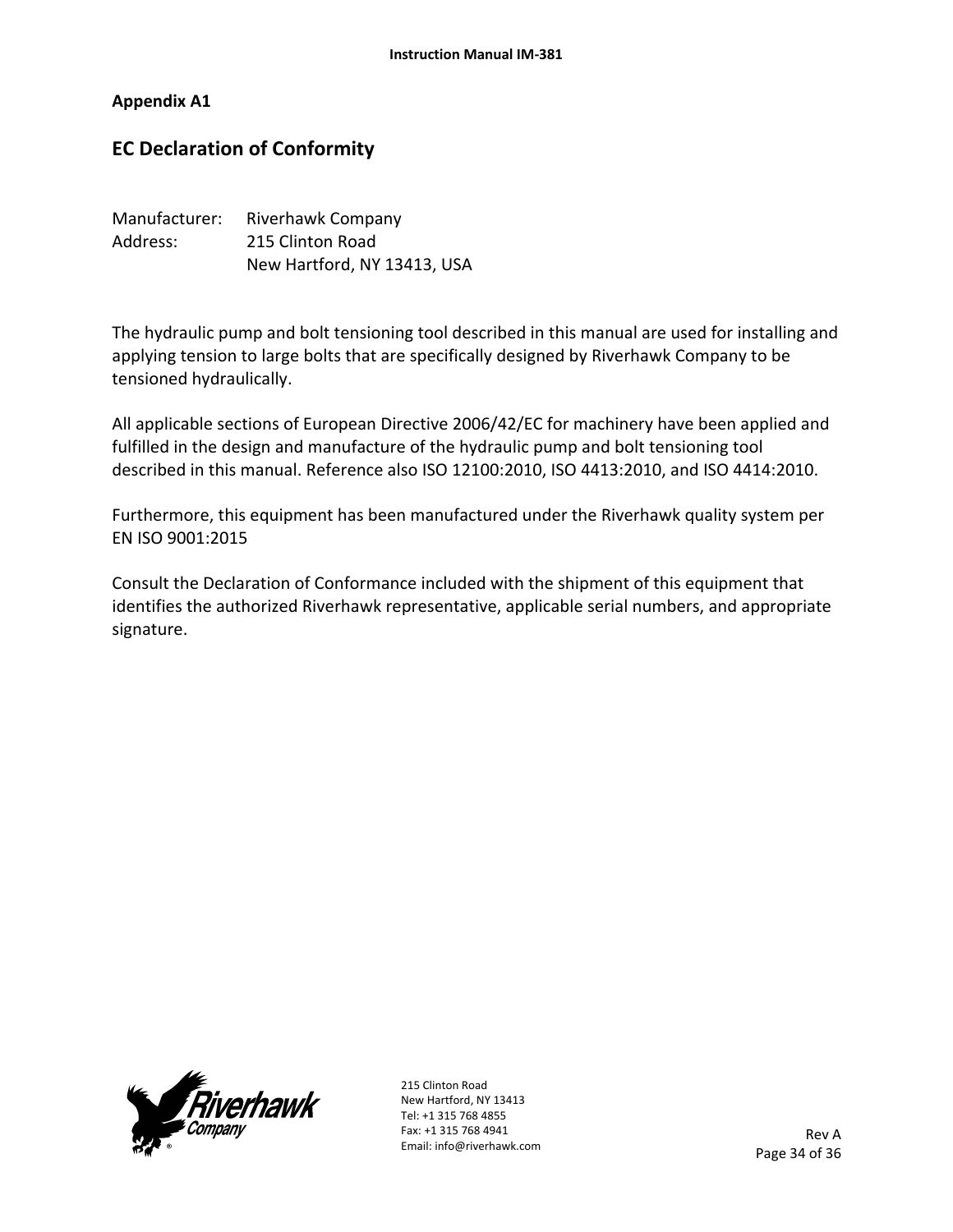#### **Appendix A2**

## **UKCA Declaration of Conformity**

| Manufacturer: | <b>Riverhawk Company</b>    |
|---------------|-----------------------------|
| Address:      | 215 Clinton Road            |
|               | New Hartford, NY 13413, USA |

The hydraulic pump and bolt tensioning tool described in this manual are used for installing and applying tension to large bolts that are specifically designed by Riverhawk Company to be tensioned hydraulically.

All applicable sections of Supply of Machinery (Safety) 2008 have been applied and fulfilled in the design and manufacture of the hydraulic pump and bolt tensioning tool described in this manual. Reference also ISO 12100:2010, ISO 4413:2010, and ISO 4414:2010.

Furthermore, this equipment has been manufactured under the Riverhawk quality system per EN ISO 9001:2015

Consult the Declaration of Conformance included with the shipment of this equipment that identifies the authorized Riverhawk representative, applicable serial numbers, and appropriate signature.

![](_page_34_Picture_8.jpeg)